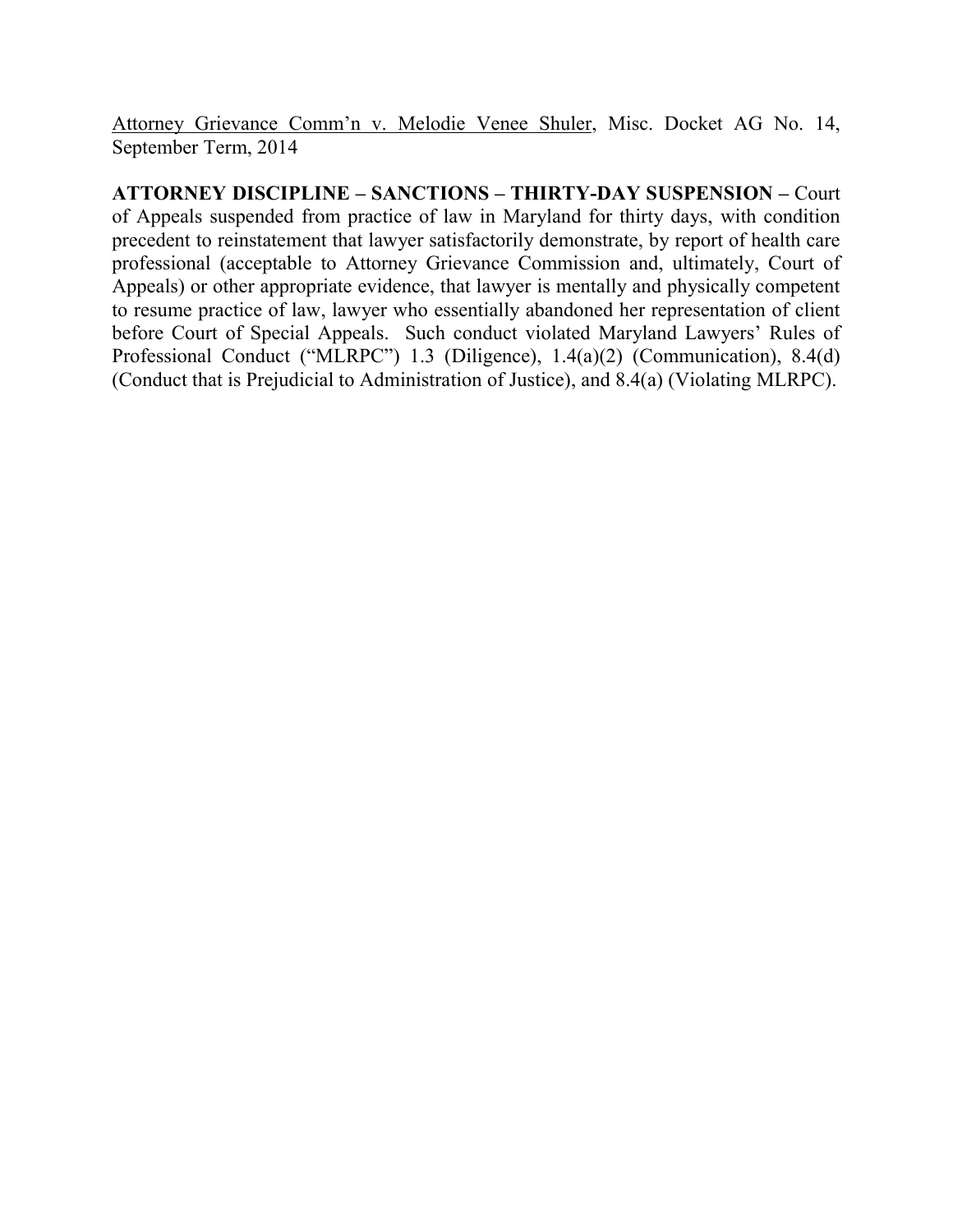Circuit Court for Anne Arundel County Case No. 02-C-14-188377

Argued: May 6, 2015

#### IN THE COURT OF APPEALS

### OF MARYLAND

Misc. Docket AG No. 14

September Term, 2014 \_\_\_\_\_\_\_\_\_\_\_\_\_\_\_\_\_\_\_\_\_\_\_\_\_\_\_\_\_\_\_\_\_\_\_\_\_\_

# ATTORNEY GRIEVANCE COMMISSION OF MARYLAND

v.

# MELODIE VENEE SHULER \_\_\_\_\_\_\_\_\_\_\_\_\_\_\_\_\_\_\_\_\_\_\_\_\_\_\_\_\_\_\_\_\_\_\_\_\_\_

Barbera, C.J. \*Harrell Battaglia Greene Adkins McDonald Watts,

JJ.

Opinion by Watts, J. Battaglia, J., dissents

\_\_\_\_\_\_\_\_\_\_\_\_\_\_\_\_\_\_\_\_\_\_\_\_\_\_\_\_\_\_\_\_\_\_\_\_\_\_

\_\_\_\_\_\_\_\_\_\_\_\_\_\_\_\_\_\_\_\_\_\_\_\_\_\_\_\_\_\_\_\_\_\_\_\_\_\_

Filed: June 30, 2015

\*Harrell, J., participated in the hearing of the case, in the conference in regard to its decision and in the adoption of the opinion but he retired from the Court prior to the filing of the opinion.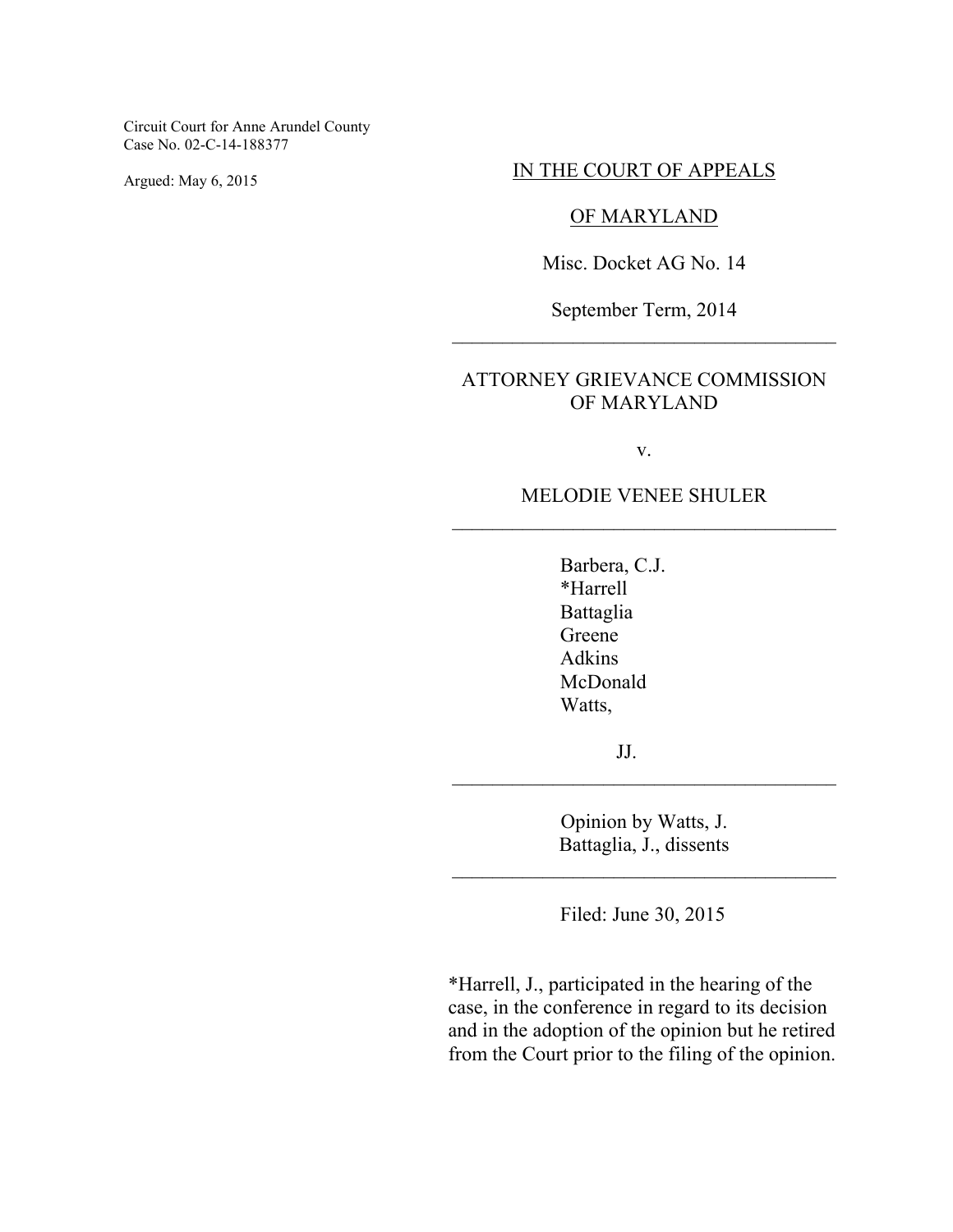This attorney discipline proceeding involves a lawyer who essentially abandoned her representation of a client before the Court of Special Appeals.

Melodie Venee Shuler ("Shuler"), Respondent, a member of the Bar of Maryland, agreed to represent Kevin Wilson ("Wilson") as the appellant in an appeal in a civil case. Shuler failed to appear before the Court of Special Appeals at the oral argument that had been scheduled in Wilson's case. On that morning, Shuler telephoned the Office of the Clerk of the Court of Special Appeals to state that she felt too ill to travel that morning and to request that oral argument be rescheduled. Sometime afterward, Shuler telephoned the Office of the Clerk of the Court of Special Appeals to check the status of Wilson's case. Shuler failed to take any further action in Wilson's case. For example, Shuler failed to file a written explanation for her absence or a written request that oral argument be rescheduled. After the Court of Special Appeals treated Wilson's case as "submitted on brief" and affirmed the trial court's judgment, Shuler failed to inform Wilson that he had not prevailed in the appeal. Wilson filed a complaint against Shuler with the Attorney Grievance Commission ("the Commission"), Petitioner.

On May 27, 2014, on the Commission's behalf, Bar Counsel filed in this Court a "Petition for Disciplinary or Remedial Action" against Shuler, charging her with violating Maryland Lawyers' Rules of Professional Conduct ("MLRPC") 1.3 (Diligence), 1.4 (Communication), 8.4(d) (Conduct that is Prejudicial to the Administration of Justice), and 8.4(a) (Violating the MLRPC).

On June 12, 2014, this Court designated the Honorable Michele D. Jaklitsch ("the hearing judge") of the Circuit Court for Anne Arundel County to hear this attorney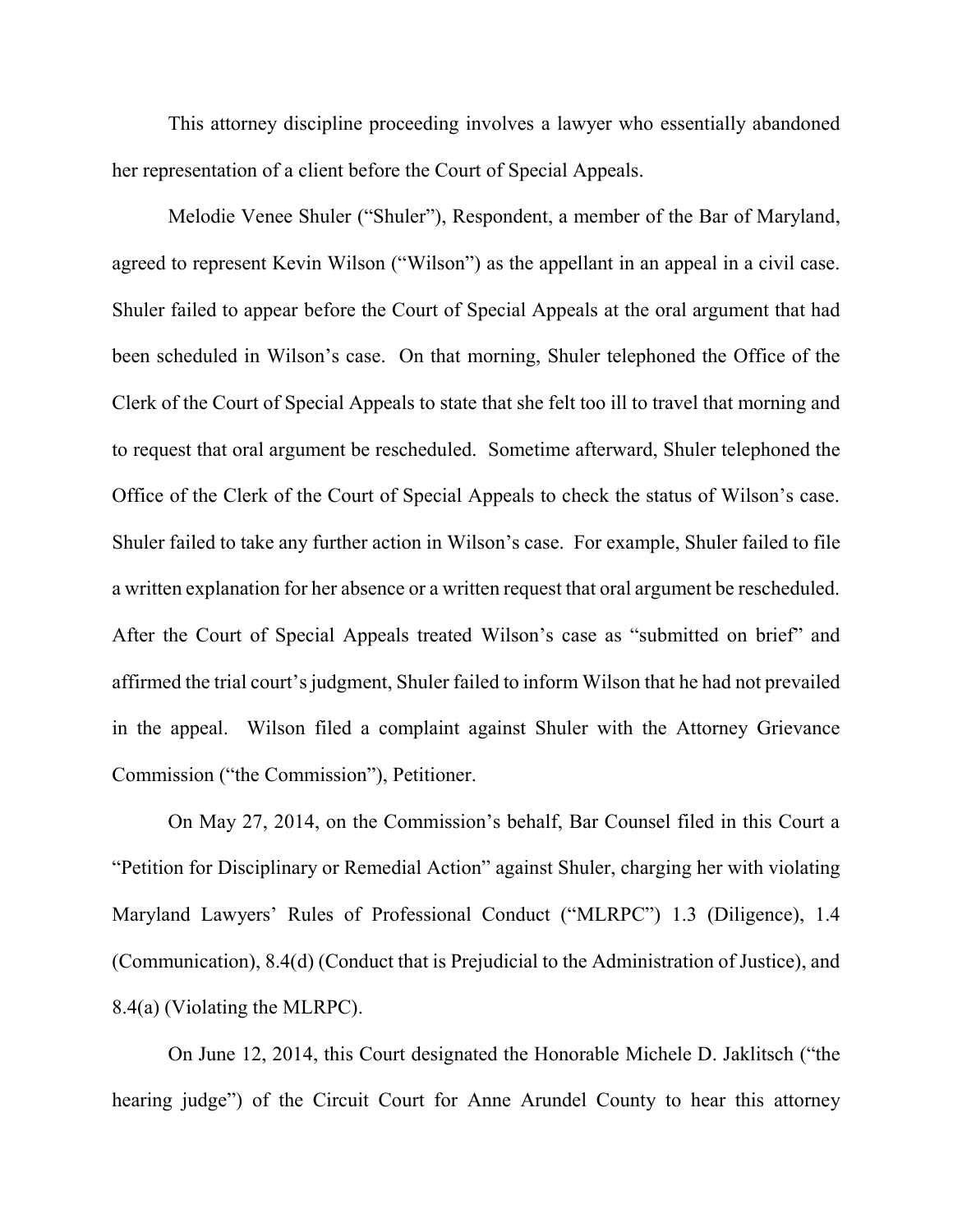discipline proceeding. On September 11, 2014, the hearing judge conducted a hearing. On November 18, 2014, the hearing judge filed in this Court an opinion including findings of fact and conclusions of law, concluding that Shuler had violated MLRPC 1.3, 1.4, 8.4(d), and 8.4(a).

On May 6, 2015, we heard oral argument. For the below reasons, we suspend Shuler from the practice of law in Maryland for thirty days, with a condition precedent to reinstatement that Shuler satisfactorily demonstrate, by the report of a health care professional (acceptable to the Commission and, ultimately, this Court) or other appropriate evidence, that she is mentally and physically competent to resume the practice of law $1$ 

### **BACKGROUND**

The hearing judge found the following facts, which we summarize.

On December 19, 2002, this Court admitted Shuler to the Bar of Maryland.

 On July 17, 2012, Wilson retained Shuler to represent him as the appellant in an appeal in a civil case. On July 24, 2012, on Wilson's behalf, Shuler timely filed a brief in the Court of Special Appeals. On January 31, 2013, Shuler e-mailed Wilson to state that

<sup>&</sup>lt;sup>1"</sup>An order of [this] Court [] that suspends [a] respondent from the practice of law for a definite period of time may specify any conditions to be satisfied before . . . the suspension expires." Md. R.  $16-760(g)(1)$ . Such a condition could be "a condition" precedent to reinstatement . . . that the respondent[] demonstrate, by the report of a health care professional or other proper evidence, that the respondent is mentally and physically competent to resume the practice of law[.]" Md. R. 16-760(h)(1).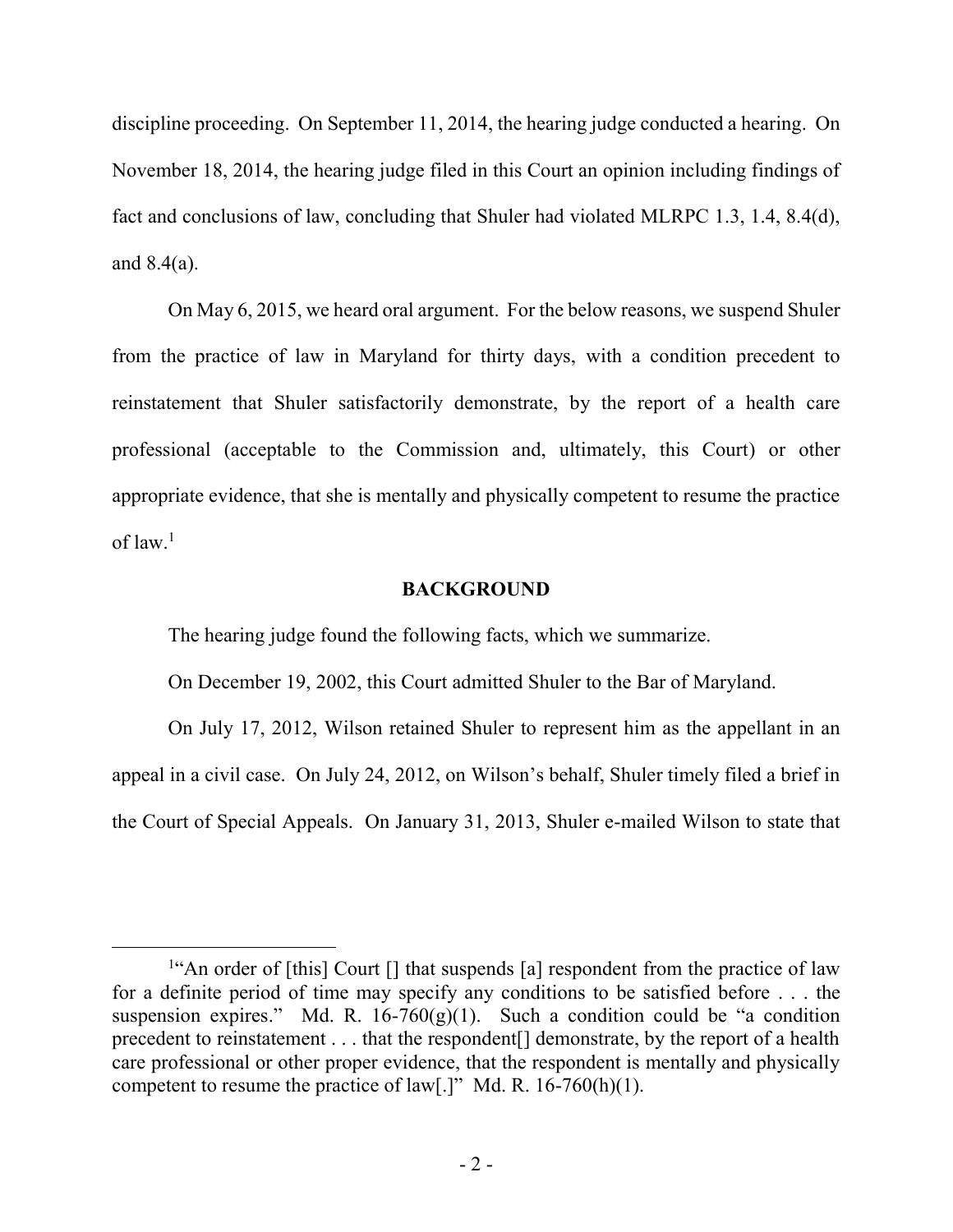oral argument had been scheduled for February 5, 2013, and that she would "be there[.]"<sup>2</sup>

 On February 5, 2013, Shuler failed to appear at oral argument. Shuler had intended to appear at oral argument, but felt too ill to travel that morning.<sup>3</sup> Shuler testified that, on that morning, she telephoned the Office of the Clerk of the Court of Special Appeals to state that she felt too ill to travel that morning and to request that oral argument be rescheduled; according to Shuler, an employee of the Office of the Clerk of the Court of Special Appeals told her that the judges who had been assigned to Wilson's case did not think that oral argument would be necessary. Sometime afterward, Shuler telephoned the Office of the Clerk of the Court of Special Appeals to check the status of Wilson's case. Shuler failed to take any further action in Wilson's case; for example, Shuler failed to file a written explanation for her absence or a written request that oral argument be rescheduled. Thus, Shuler failed to advance Wilson's interests.

 On April 10, 2013, in an unreported opinion, the Court of Special Appeals affirmed the trial court's judgment in Wilson's case. Shuler failed to inform Wilson that he had not prevailed in the appeal. Thus, Shuler caused Wilson to lose the opportunity to timely petition for writ of *certiorari* in this Court. Shuler's mental state was one of carelessness.

On July 23, 2013, Bar Counsel of the District of Columbia informally admonished

<sup>&</sup>lt;sup>2</sup>Both before the hearing judge and in this Court, Shuler has alleged that she agreed only to file a brief, not to appear at oral argument; however, the hearing judge found that Wilson retained Shuler to represent him in an appeal, and that Shuler promised to appear at oral argument.

<sup>&</sup>lt;sup>3</sup>At the time, Shuler lived in Richmond, Virginia, and relied exclusively on public transportation.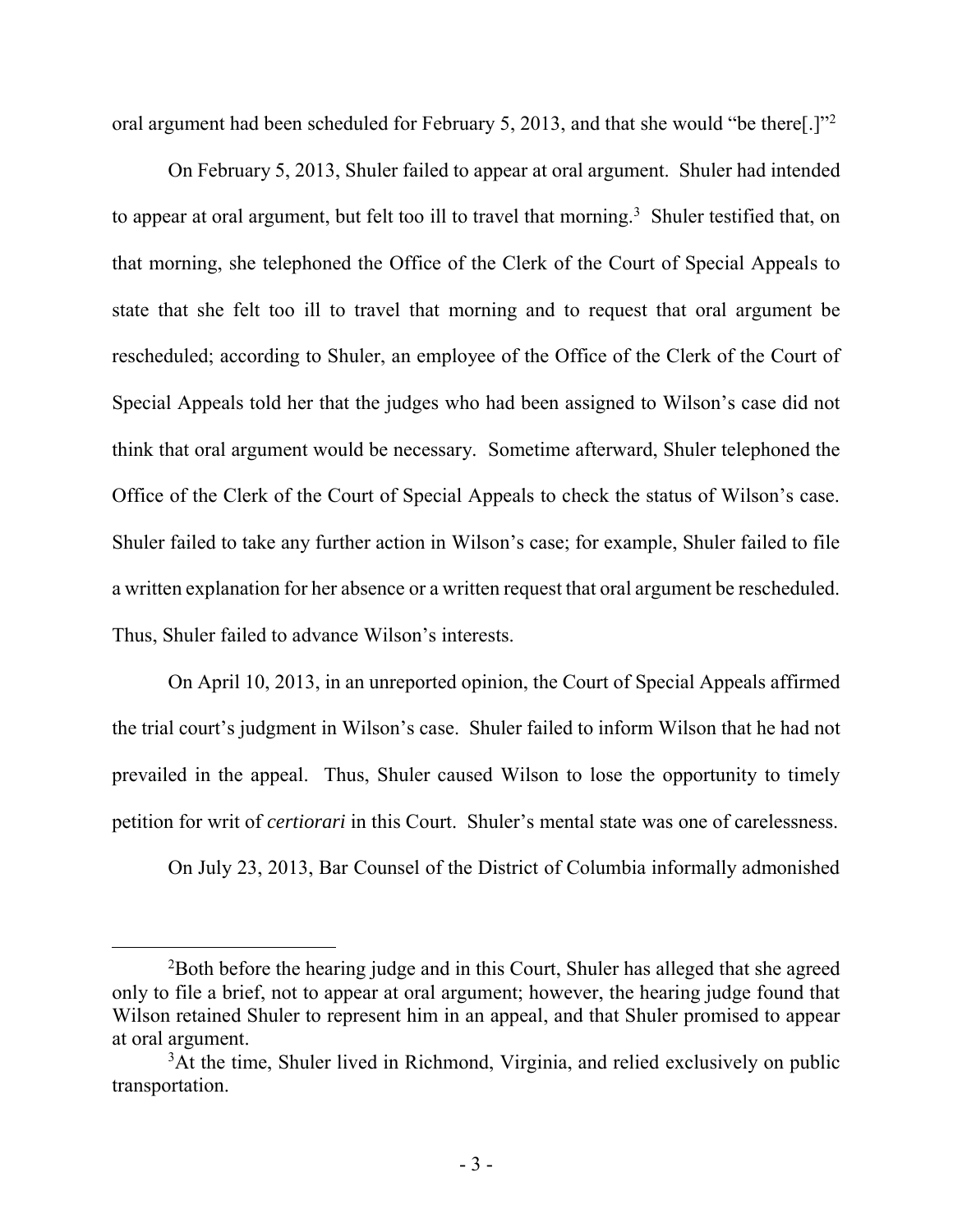Shuler for violating, among others,<sup>4</sup> District of Columbia Rule of Professional Conduct 8.4(d) ("It is professional misconduct for a lawyer to . . . [e]ngage in conduct that seriously interferes with the administration of justice[.]") by failing to appear at a court-ordered mediation and two hearings and by appearing late and unprepared at a third hearing, all within one case other than Wilson's, approximately between October 2012 and January 2013; at one of the hearings at which Shuler failed to appear, another lawyer appeared on Shuler's behalf and stated that Shuler was ill. Thus, Shuler has demonstrated a pattern of misconduct.

On June 19, 2014, Shuler was served with the Commission's interrogatories and requests for production of documents. On July 6, 2014, Shuler mailed to the Commission answers to the Commission's interrogatories, but failed to respond to the Commission's requests for production of documents. On both July 14, 2014 and July 21, 2014, Bar Counsel e-mailed Shuler to outline deficiencies in her answers to the Commission's interrogatories. Shuler failed to respond to Bar Counsel's e-mails. On August 15, 2014, the Commission filed a motion to compel and a motion to shorten the time to respond to the motion to compel. The hearing judge granted the motion to shorten time, and ordered that Shuler respond to the motion to compel by August 22, 2014. Shuler failed to respond to the motion to compel. On August 25, 2014, the hearing judge granted the motion to compel, and ordered that Shuler provide new answers to the Commission's interrogatories

<sup>4</sup>According to Bar Counsel of the District of Columbia, Shuler also violated District of Columbia Rules of Professional Conduct 1.6(a) (Confidentiality of Information) and 1.16(a) (Declining or Terminating Representation).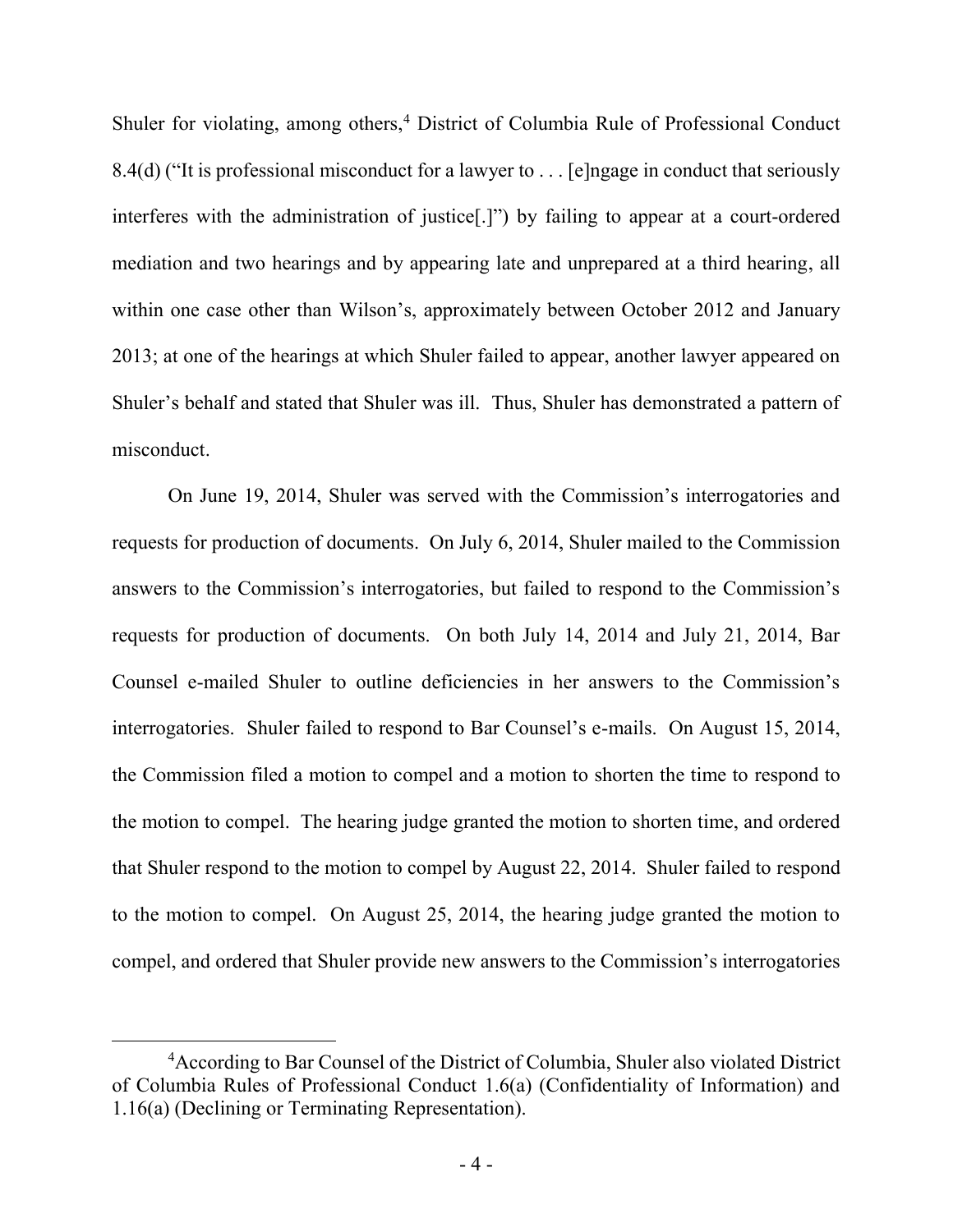and respond to the Commission's requests for production of documents by August 30, 2014. Shuler intentionally failed to provide the discovery materials; instead, on August 27, 2014, Shuler filed a motion to dismiss in which she contended that she did not need to provide the discovery materials. Thus, Shuler engaged in bad faith obstruction of this attorney discipline proceeding.

 As to mitigating circumstances, Shuler lacked a dishonest or selfish motive with respect to the MLRPC violations that the Commission charged, and had personal problems in the form of a history of physical illnesses.

#### **STANDARD OF REVIEW**

 In an attorney discipline proceeding, this Court reviews for clear error a hearing judge's findings of fact, and reviews without deference a hearing judge's conclusions of law. See Md. R. 16-759(b)(2)(B) ("The Court [of Appeals] shall give due regard to the opportunity of the hearing judge to assess the credibility of witnesses."); Attorney Grievance Comm'n v. Marcalus, 442 Md. 197, 202, 112 A.3d 375, 378 (2015) ("[T]his Court reviews for clear error a hearing judge's findings of fact[.]") (Citations omitted)); Md. R. 16-759(b)(1) ("The Court of Appeals shall review de novo the [hearing] judge's conclusions of law."). This Court determines whether clear and convincing evidence establishes that a lawyer violated an MLRPC. See Md. R. 16-757(b) ("The [Commission] has the burden of proving the averments of the petition [for disciplinary or remedial action] by clear and convincing evidence.").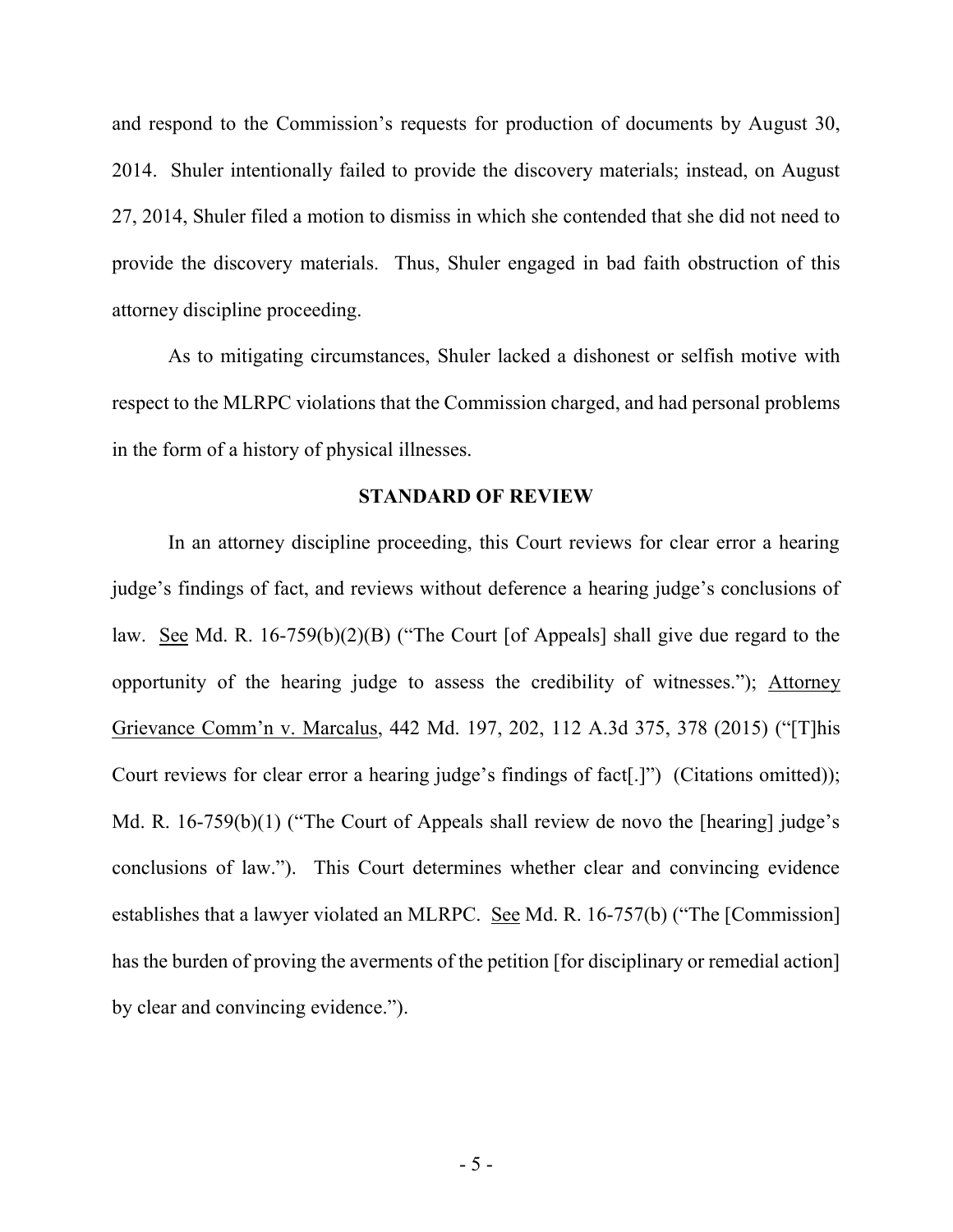#### **DISCUSSION**

### **(A) Contentions Other Than Exceptions**

In a "Motion to Dismiss or Request for New Hearing or Allowance for Presentation of Rebuttal Evidence," Shuler contends that her right to due process was violated during this attorney discipline proceeding. Shuler appeared at the hearing and had the opportunity to observe all of the Commission's evidence, cross-examine the Commission's witnesses, offer her own evidence, and argue before the hearing judge; thus, we deny Shuler's motion.

 After the hearing, the Commission filed in this Court a "Motion to Supplement the Record" with a purportedly "retaliatory" e-mail from Shuler to Wilson. Shuler filed in this Court a "Motion for Sanctions Against [Bar Counsel] and [Assistant Bar Counsel] and Response to the [Commission]'s [Motion to] Supplement" in which "Shuler requests monetary damages for having to miss work due to having to respond to the" motion to supplement. The Commission failed to attach the e-mail to the motion to supplement; thus, we deny the motion to supplement. The Commission prevails in this attorney discipline proceeding; thus, the Commission "is entitled to costs" under Maryland Rule 16-761(a), and we deny Shuler's motion for "sanctions."<sup>5</sup>

### **(B) Findings of Fact**

The Commission does not except to any of the hearing judge's findings of fact that

<sup>5</sup>For the same reason, we also deny Shuler's request for "reimbursement" made in an "Opposition to the [Commission]'s Request for a Report from a Medical Doctor as a Condition of Re-Admission, Sanction and Request for Reimbursement."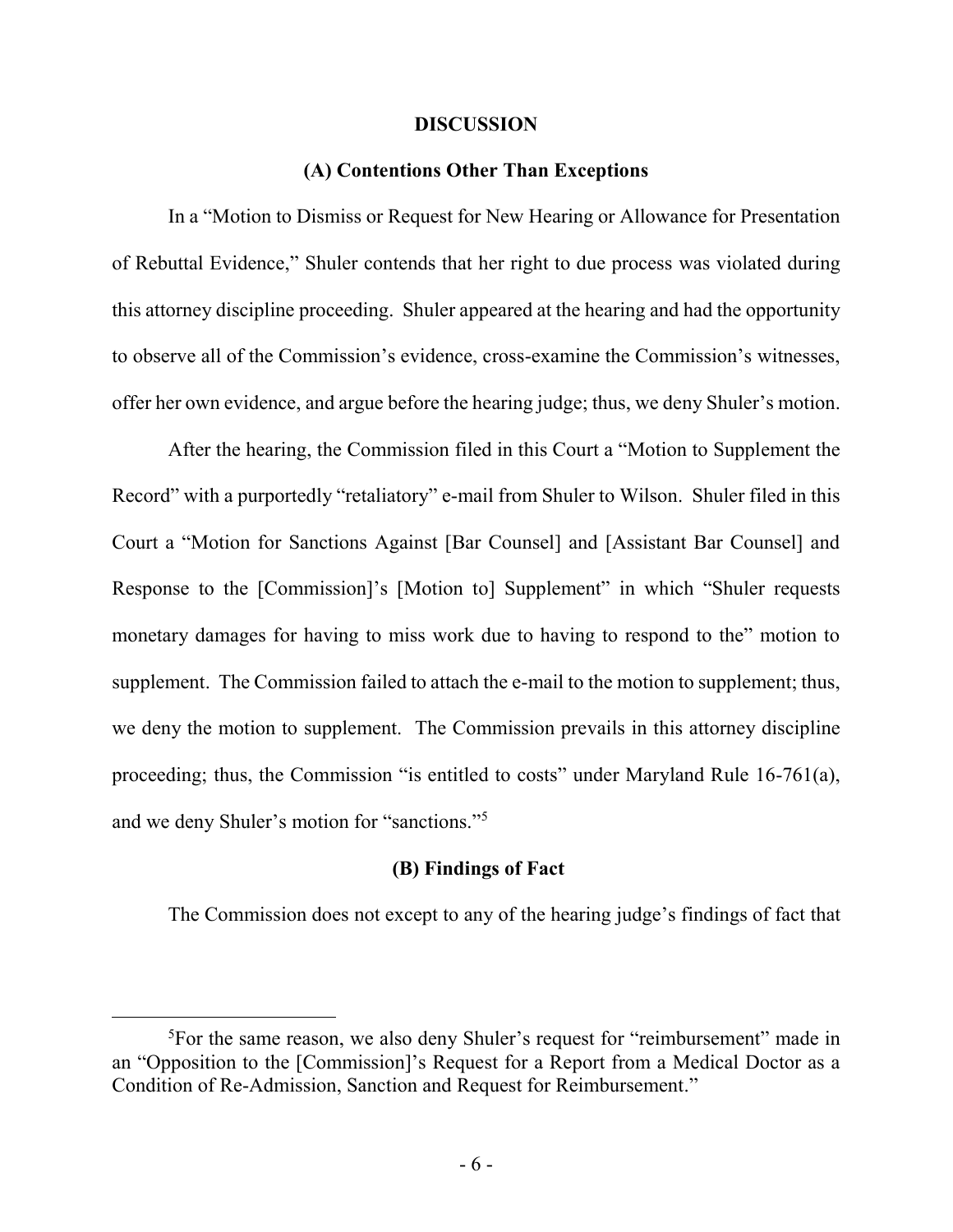are discussed above. 6 In her exceptions, in some instances, Shuler alleges facts without indicating whether the record contains evidence of those alleged facts.<sup>7</sup> This Court overrules a party's exception to a hearing judge's finding of fact where the party alleges a fact without indicating whether the record contains evidence of the alleged fact. See Attorney Grievance Comm'n v. Davy, 435 Md. 674, 693-94, 80 A.3d 322, 333 (2013) ("[I]n no instance does [the respondent] demonstrate that anything in the record contradicts any of the hearing judge's findings of fact . . . . [U]nable to discern any meaningful challenge to the hearing judge's findings of fact, we overrule the exceptions[.]" (Footnote omitted)). In her exceptions, in other instances, Shuler alleges that her testimony contradicts the hearing judge's findings of fact. A contradiction between a witness's testimony and a hearing judge's finding of fact does not alone establish that the hearing judge clearly erred; the hearing judge's role is to credit or discredit the witness's testimony, see Attorney Grievance Comm'n v. Felder, 440 Md. 272, 287, 102 A.3d 321, 330 (2014) ("[T]he hearing judge is permitted to pick and choose which evidence to rely upon from a conflicting array when determining findings of fact." (Citation and internal quotation marks omitted)), and this Court defers to the hearing judge's determination of credibility, see Md. R. 16-759(b)(2)(B) ("The Court [of Appeals] shall give due regard to the

<sup>&</sup>lt;sup>6</sup>The Commission excepts to the hearing judge's finding as to the date on which Wilson filed a complaint against Shuler with the Commission. We do not mention that date; thus, we need not rule on the Commission's exception.

<sup>&</sup>lt;sup>7</sup>For example, without referencing the record, Shuler alleges certain facts in an attempt to challenge the validity of the informal admonition that she received from Bar Counsel of the District of Columbia.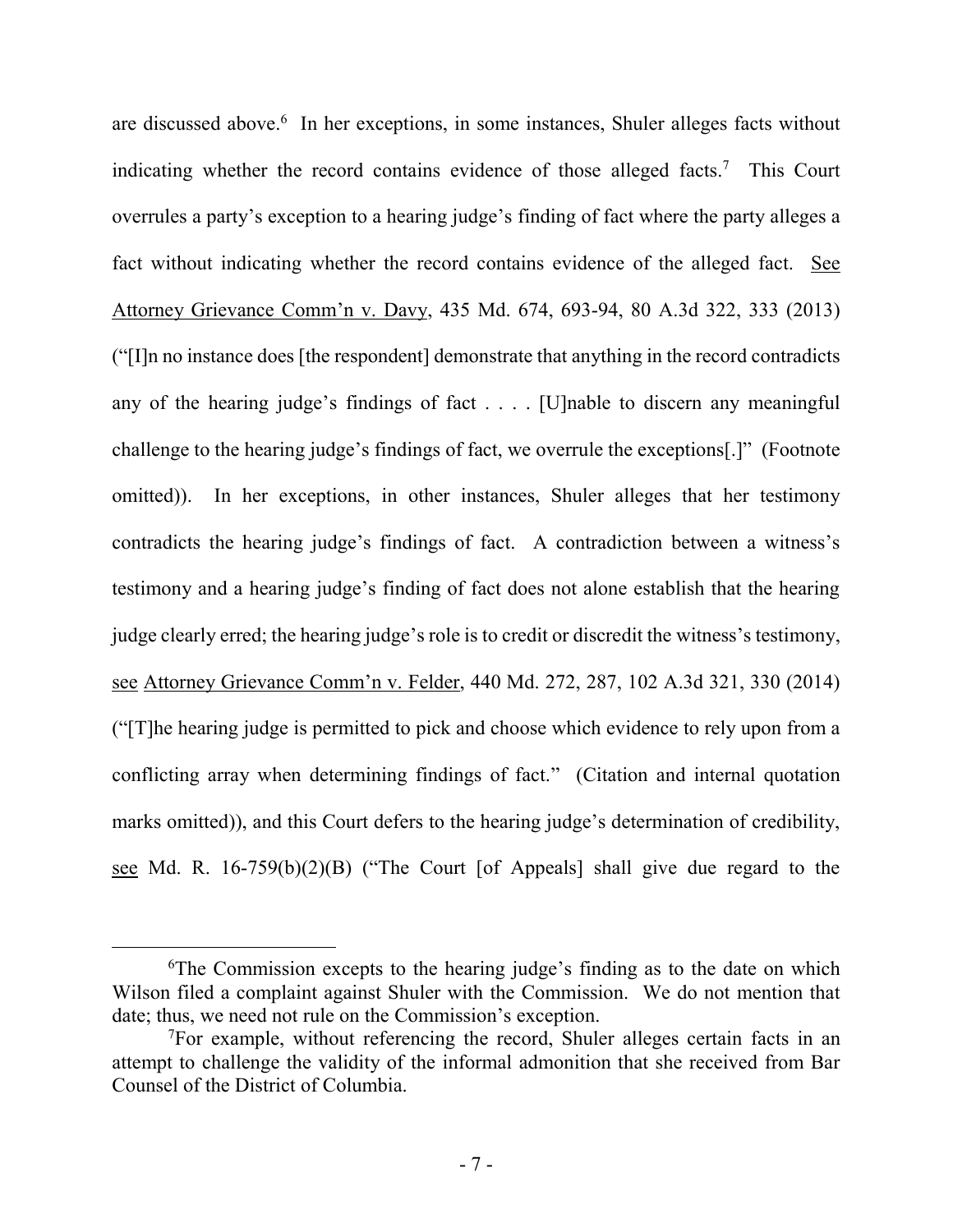opportunity of the hearing judge to assess the credibility of witnesses."). Here, we decline Shuler's invitation to second-guess the hearing judge's determination of credibility, and we overrule all of Shuler's exceptions to the hearing judge's findings of fact.<sup>8</sup>

# **(C) Conclusions of Law**

The Commission does not except to any of the hearing judge's conclusions of law

based on the facts that are discussed below.<sup>9</sup> It is unclear whether Shuler excepts to the

hearing judge's conclusions of law; to the extent that she does, we overrule her exceptions.

# **MLRPC 1.3 (Diligence)**

"A lawyer shall act with reasonable diligence and promptness in representing a

client." MLRPC 1.3.

<sup>8</sup>To the extent that the "Motion to Dismiss or Request for New Hearing or Allowance for Presentation of Rebuttal Evidence" purportedly contains exceptions to the hearing judge's findings of fact, we decline to consider them because Shuler filed the motion before the hearing judge filed an opinion, thus making it impossible for the motion to address the hearing judge's findings of fact. Cf. Davy, 435 Md. at 692, 80 A.3d at 332 ("[W]e decline to consider the 'Motion to Dismiss.' Because [the respondent] filed the 'Motion to Dismiss' before the hearing judge issued her opinion, the 'Motion to Dismiss' does not address the hearing judge's findings of fact[.]").

<sup>9</sup>The Commission excepts to the hearing judge's conclusion that Shuler violated MLPRC 8.4(d) by failing to timely respond to the Commission's requests for discovery materials and by providing deficient answers to the Commission's interrogatories. We agree with the Commission that this Court cannot conclude that a respondent violated an MLRPC based on circumstances that the Commission did not allege in the petition for disciplinary or remedial action. See Bar Ass'n of Balt. City v. Cockrell, 274 Md. 279, 287, 334 A.2d 85, 89 (1975) ("[W]e confine [the respondent]'s accountability for professional misconduct to the charges contained in the 'Petition for Discipline[.]'"). That said, as discussed below, we agree with the hearing judge's conclusion that Shuler violated MLRPC 8.4(d) based on other facts. Additionally, in determining the appropriate sanction, we consider the hearing judge's finding that Shuler engaged in bad faith obstruction of this attorney discipline proceeding by intentionally failing to comply with the hearing judge's orders to respond to the motion to compel and to provide discovery materials.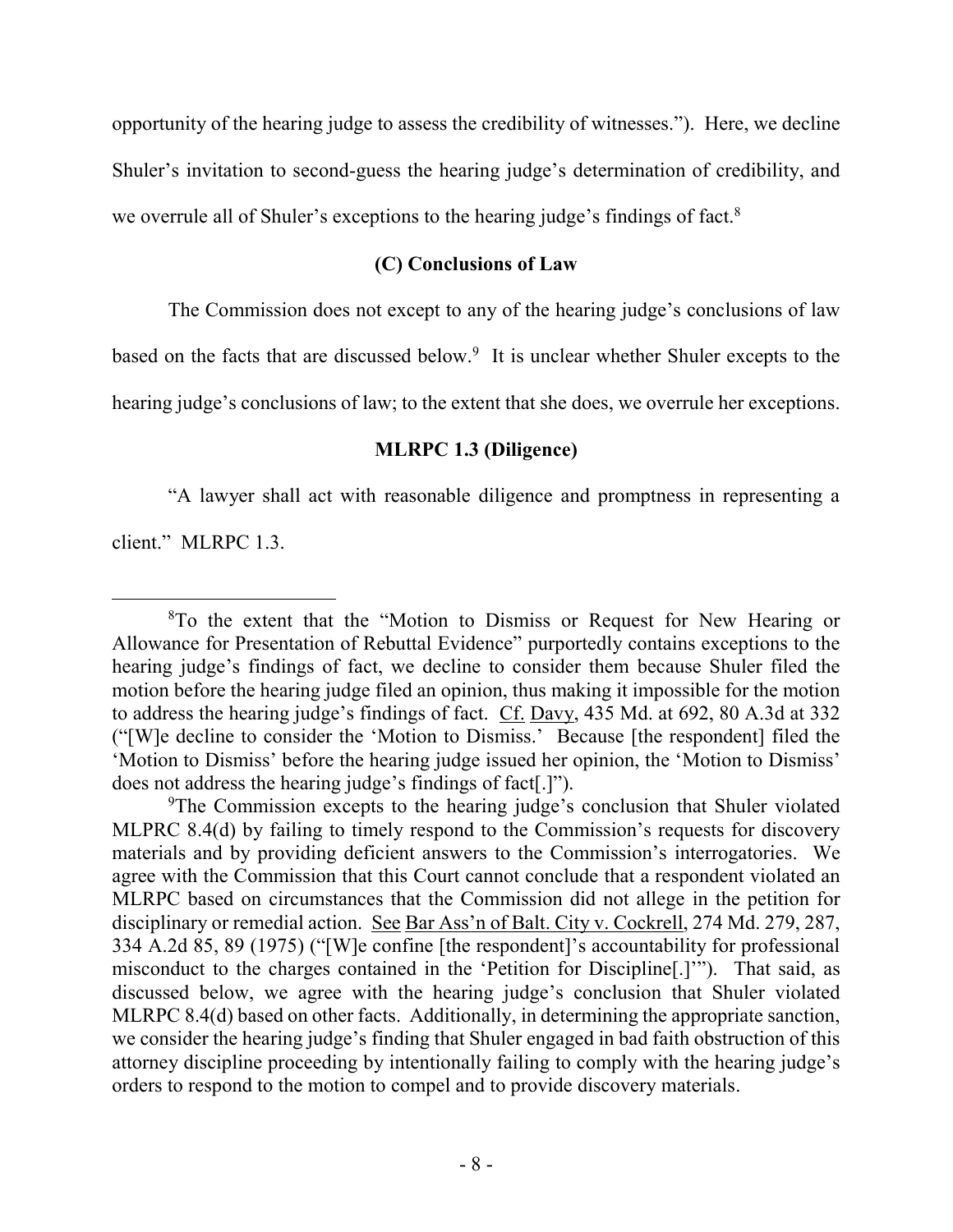Here, clear and convincing evidence supports the hearing judge's conclusion that Shuler violated MLRPC 1.3. Shuler failed to appear at oral argument in Wilson's case because she felt too ill to travel that morning. Even if we assume, without deciding, that Shuler's illness was good reason for her failure to appear at oral argument,<sup>10</sup> and even if we assume that the hearing judge credited Shuler's testimony that, on the day of oral argument, an employee of the Office of the Clerk of the Court of Special Appeals told Shuler that the judges who had been assigned to Wilson's case did not think that oral argument would be necessary, Shuler failed to act with reasonable diligence to ameliorate her failure to appear at oral argument. Aside from telephoning the Office of the Clerk of the Court of Special Appeals on two occasions, Shuler failed to take any further action in Wilson's case; for example, Shuler failed to file a written explanation for her absence or a written request that oral argument be rescheduled.

### **MLRPC 1.4(a)(2) (Communication)**

"A lawyer shall . . . keep the client reasonably informed about the status of the matter[.]" MLRPC 1.4(a)(2).

Here, clear and convincing evidence supports the hearing judge's conclusion that Shuler violated MLRPC  $1.4(a)(2)$ .<sup>11</sup> Shuler failed to inform Wilson that he had not

<sup>&</sup>lt;sup>10</sup>A lawyer violates MLRPC 1.3 by "fail[ing] to appear for [a] scheduled court date[] without good reason[.]" Attorney Grievance Comm'n v. Butler, 426 Md. 522, 534, 44 A.3d 1022, 1029 (2012) (citation omitted). There is no corroboration (medical or otherwise) in the record contemporaneous with Shuler's claim of illness on the day of oral argument.

<sup>&</sup>lt;sup>11</sup>Without specifying a particular provision, the hearing judge concluded that Shuler violated MLRPC 1.4. We conclude that Shuler violated MLRPC 1.4(a)(2).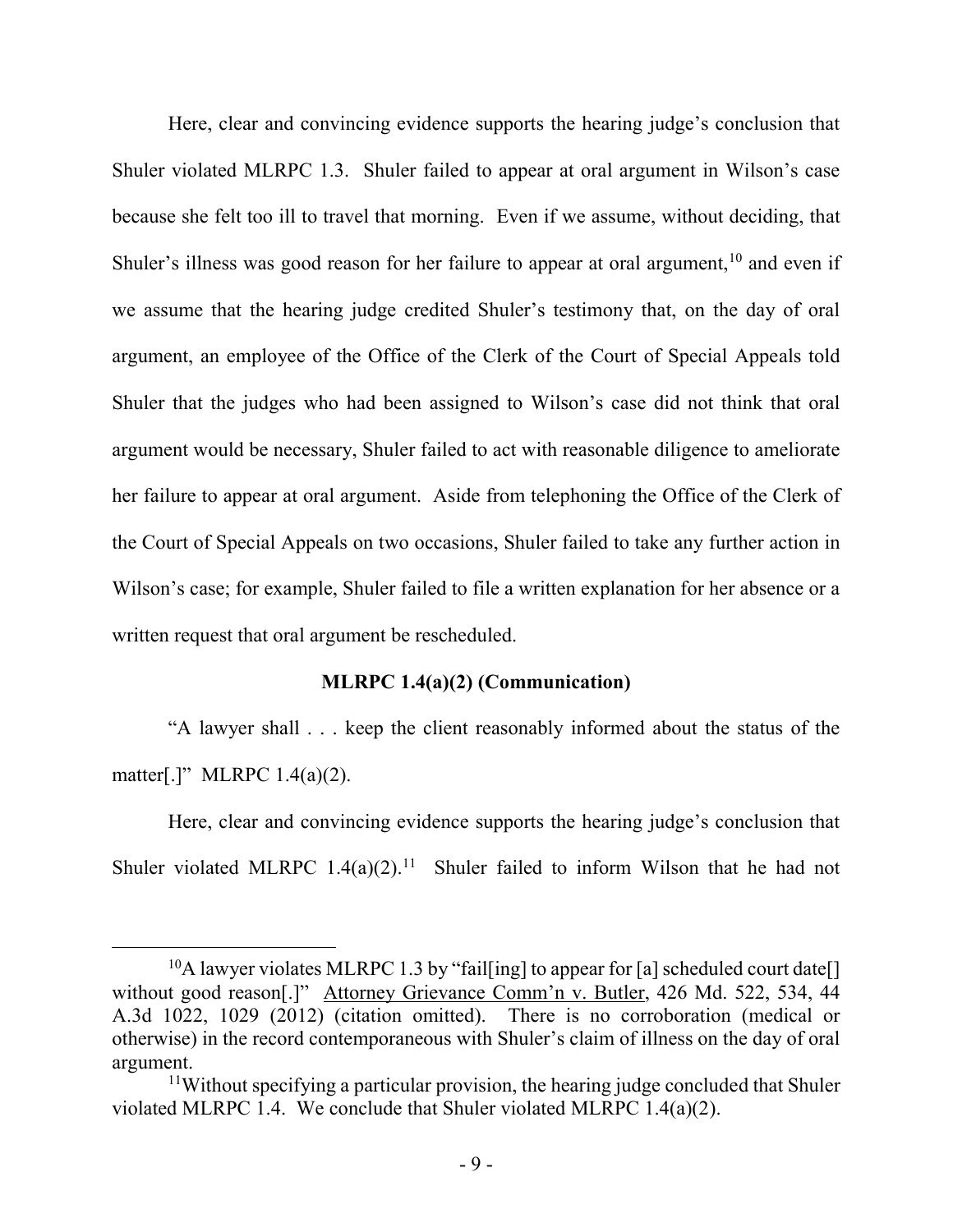prevailed in the appeal.

#### **MLRPC 8.4(d) (Conduct that is Prejudicial to the Administration of Justice)**

"It is professional misconduct for a lawyer to . . . engage in conduct that is prejudicial to the administration of justice[.]" MLRPC 8.4(d). "Generally, a lawyer violates MLRPC 8.4(d) where the lawyer's conduct . . . would negatively impact the perception of the legal profession of a reasonable member of the public[.]" Marcalus, 442 Md. at 205, 112 A.3d at 379 (citations omitted).

Here, clear and convincing evidence supports the hearing judge's conclusion that Shuler violated MLRPC 8.4(d). Shuler failed to appear at oral argument. Aside from telephoning the Office of the Clerk of the Court of Special Appeals on two occasions, Shuler failed to take any further action in Wilson's case. Shuler also failed to inform Wilson that he had not prevailed in the appeal and deprived him of the opportunity to timely petition for writ of *certiorari* in this Court. In short, Shuler essentially abandoned her representation of Wilson, and thus engaged in conduct that would negatively impact the perception of the legal profession of a reasonable member of the public.

### **MLRPC 8.4(a) (Violating the MLRPC)**

"It is professional misconduct for a lawyer to[] violate . . . the" MLRPC. MLRPC 8.4(a).

Here, clear and convincing evidence supports the hearing judge's conclusion that Shuler violated MLRPC 8.4(a). As discussed above, Shuler violated MLRPC 1.3,  $1.4(a)(2)$ , and  $8.4(d)$ .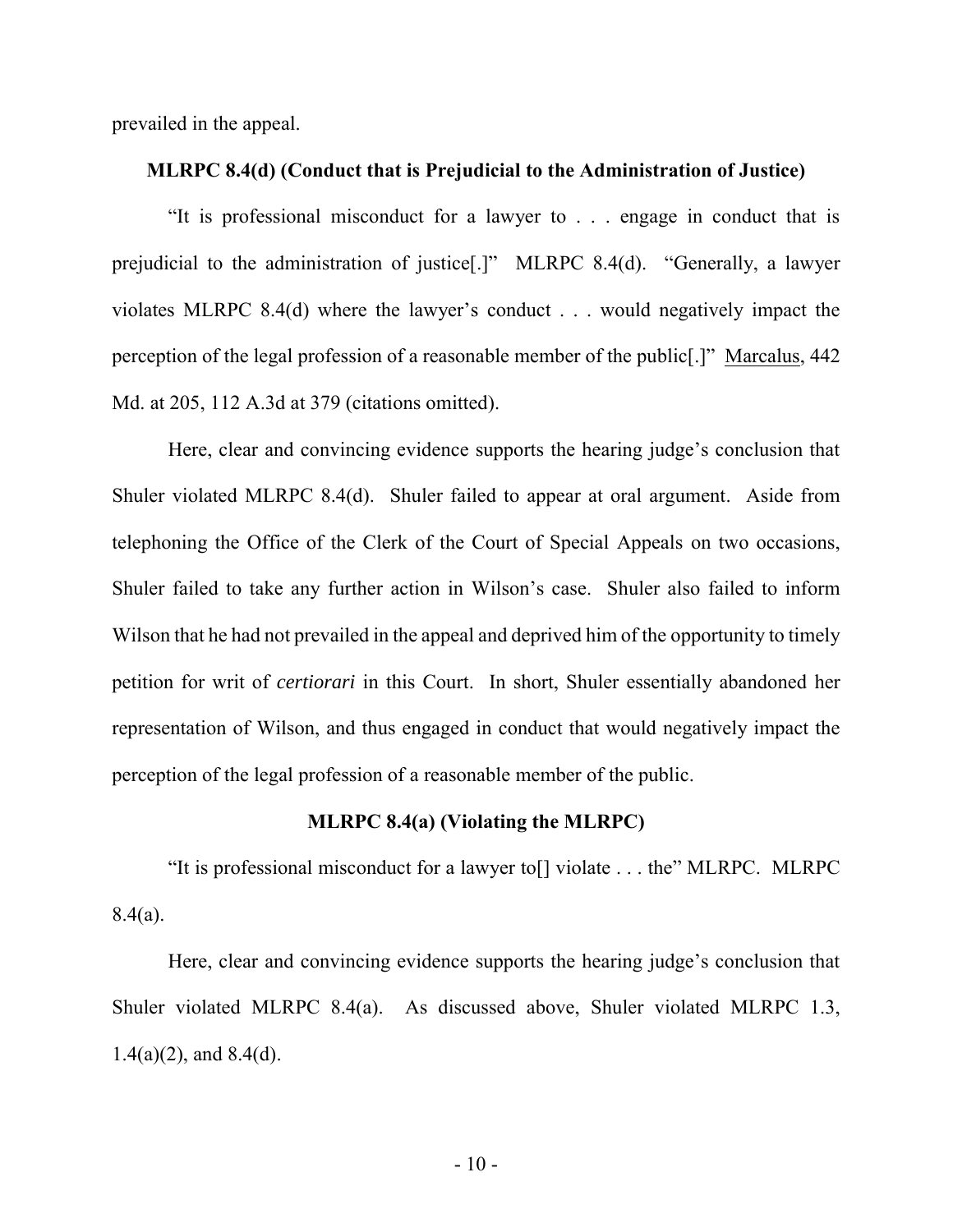### **(D) Sanction**

 The Commission recommends that we suspend Shuler from the practice of law in Maryland for thirty days, with a condition precedent to reinstatement that Shuler demonstrate, by the report of a health care professional or other proper evidence, that she is mentally and physically competent to resume the practice of law. Shuler does not recommend a sanction.

In Marcalus, 442 Md. at 207-08, 112 A.3d at 381, this Court stated:

This Court sanctions a lawyer not to punish the lawyer, but instead to protect the public and the public's confidence in the legal profession. This Court [accomplishes these goals] by: (1) deterring other lawyers from engaging in similar misconduct; and (2) suspending or disbarring a lawyer who is unfit to continue to practice law.

In determining an appropriate sanction for a lawyer's misconduct, this Court considers: ([1]) the [MLRPC that the lawyer] violated; ([2]) the lawyer's mental state; ([3]) the ... injury [that] the lawyer's misconduct [caused or could have caused]; and ([4]) . . . aggravating [factors and/]or mitigating factors.

Aggravating factors include: ([1]) prior attorney discipline; ([2]) a dishonest or selfish motive; ([3]) a pattern of misconduct; ([4]) multiple violations of the MLRPC; ([5]) bad faith obstruction of the attorney discipline proceeding by intentionally failing to comply with the Maryland Rules or orders of this Court [or the hearing judge]; ([6]) submission of false evidence, false statements, or other deceptive practices during the attorney discipline proceeding; ([7]) [a] refusal to acknowledge the [misconduct's] wrongful nature []; ([8]) [the victim's] vulnerability []; ([9]) substantial experience in the practice of law; ([10]) indifference to making restitution [or rectifying the misconduct's consequences]; [] ([11]) illegal conduct, including that involving the use of controlled substances $\left[\right]$ ; and (12) likelihood of repetition of the misconduct].

Mitigating factors include: ([1]) the absence of prior attorney discipline; ([2]) [the] absence of a dishonest or selfish motive; ([3]) personal or emotional problems; ([4]) timely good faith efforts to make restitution or to rectify [the misconduct's] consequences []; ([5]) full and free disclosure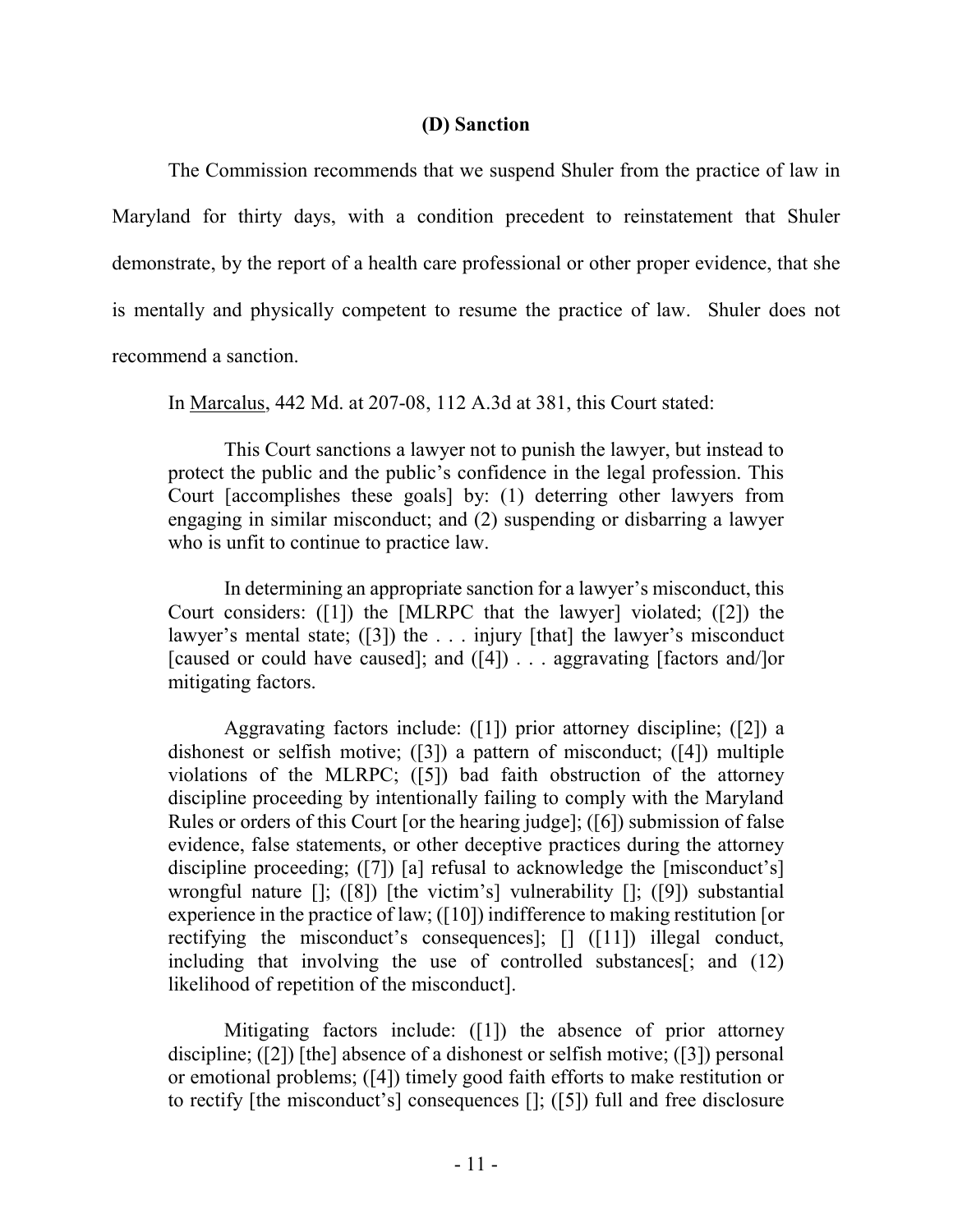to the Commission or a cooperative attitude toward the attorney discipline proceeding; ([6]) inexperience in the practice of law; ([7]) character or reputation; ([8]) [a] physical disability; ([9]) a mental disability or chemical dependency[,] including alcoholism or drug abuse[,] where: ([a]) there is medical evidence that the lawyer is affected by a chemical dependency or mental disability; ([b]) the chemical dependency or mental disability caused the misconduct; ([c]) the lawyer's recovery from the chemical dependency or mental disability is demonstrated by a meaningful and sustained period of successful rehabilitation; and ([d]) the recovery arrested the misconduct[,] and [the misconduct's] recurrence  $\lceil \cdot \rceil$  is unlikely; ([10]) delay in the attorney discipline proceeding; ([11]) the imposition of other penalties or sanctions;  $(12)$  remorse;  $[] (13]$  remoteness of prior violations of the MLRPC $[$ ; and (14) unlikelihood of repetition of the misconduct].

(Citations omitted).

In Attorney Grievance Comm'n v. Walker-Turner, 428 Md. 214, 235, 232, 51 A.3d 553, 565, 563-64 (2012), this Court suspended from the practice of law in Maryland for sixty days a lawyer who violated MLRPC 1.1 (Competence), 1.3 (Diligence), 1.4(a)(2) and (b) (Communication), and 8.4(d) (Conduct That Is Prejudicial to the Administration of Justice). The lawyer failed to appear at a trial, thus causing a trial court to enter judgment against his clients. See id. at 227, 51 A.3d at 561. The lawyer failed to timely inform his clients as much and failed to timely move for reconsideration or to vacate. See id. at 231, 228, 51 A.3d at 563, 561. The lawyer's mental state was one of "inadverten[ce]"—*i.e.*, negligence. Id. at 234, 51 A.3d at 565. The lawyer's misconduct negatively impacted the creditworthiness of one of his clients. See id. at 234, 51 A.3d at 565. This Court noted two aggravating factors: (1) prior attorney discipline in the form of a thirty-day suspension for violating MLRPC 5.5(a) (Unauthorized Practice of Law) and two reprimands by the Commission; and (2) a pattern of misconduct in the form of failing to appear for court dates, as, in a previous instance, the lawyer had failed to appear at a court date and failed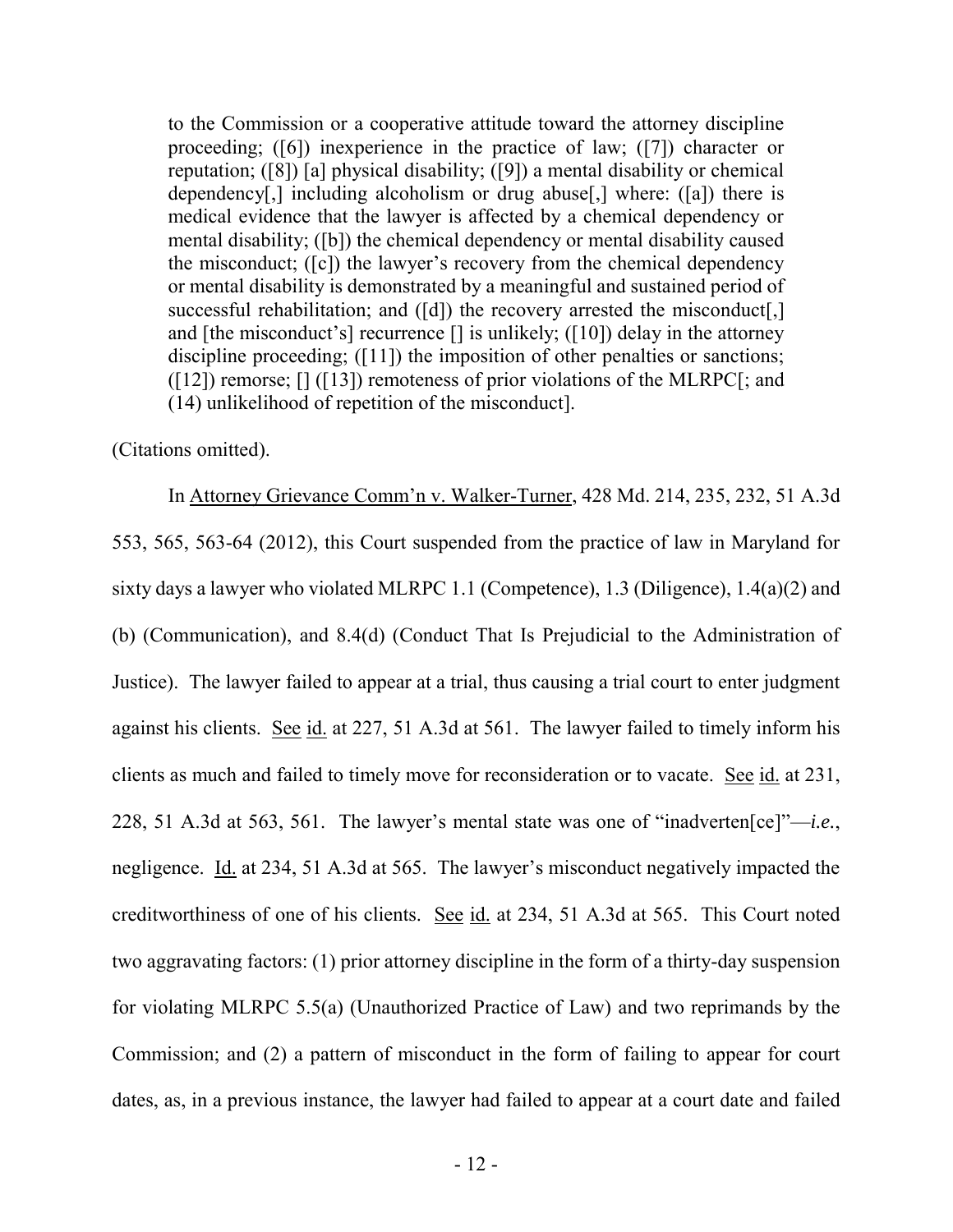to properly communicate with his client. See id. at 232-33, 234, 51 A.3d at 564, 565. This Court noted one mitigating factor: character, as the lawyer was "active in local legal and community organizations, [and] offer[ed] pro bono representation." Id. at 234, 51 A.3d at 565.

Here, Shuler violated MLRPC 1.3 by failing to act with reasonable diligence to ameliorate her failure to appear at oral argument; MLRPC 1.4(a)(2) by failing to inform Wilson that he had not prevailed in the appeal; and MLRPC 8.4(d) by essentially abandoning her representation of Wilson. The hearing judge found that Shuler was careless—*i.e.*, negligent—and that Shuler failed to advance Wilson's interests and caused him to lose the opportunity to timely petition for writ of *certiorari* in this Court.

The hearing judge found two mitigating factors: (1) the absence of a dishonest or selfish motive with respect to the MLRPC violations that the Commission charged; and (2) personal problems, as Shuler has a history of physical illnesses.

We note four aggravating factors.<sup>12</sup> First, Shuler has committed multiple violations of the MLRPC. Second, the hearing judge found that Shuler engaged in bad faith

<sup>&</sup>lt;sup>12</sup>The hearing judge found one additional aggravating factor: refusal to acknowledge the misconduct's wrongful nature. The hearing judge provided the following basis for this finding: "[Shuler] did not apologize to [] Wilson[,] and never explained her absence to the Court of Special Appeals." As to the former assertion, we are not convinced that the mere fact that a lawyer did not apologize for misconduct alone establishes that the lawyer refused to acknowledge the misconduct's wrongful nature. As to the latter assertion, the hearing judge found that Shuler testified that, on the morning of the date of oral argument, she telephoned the Office of the Clerk of the Court of Special Appeals to state that she felt too ill to travel that morning. Thus, we refrain from considering refusal to acknowledge the misconduct's wrongful nature as an aggravating factor.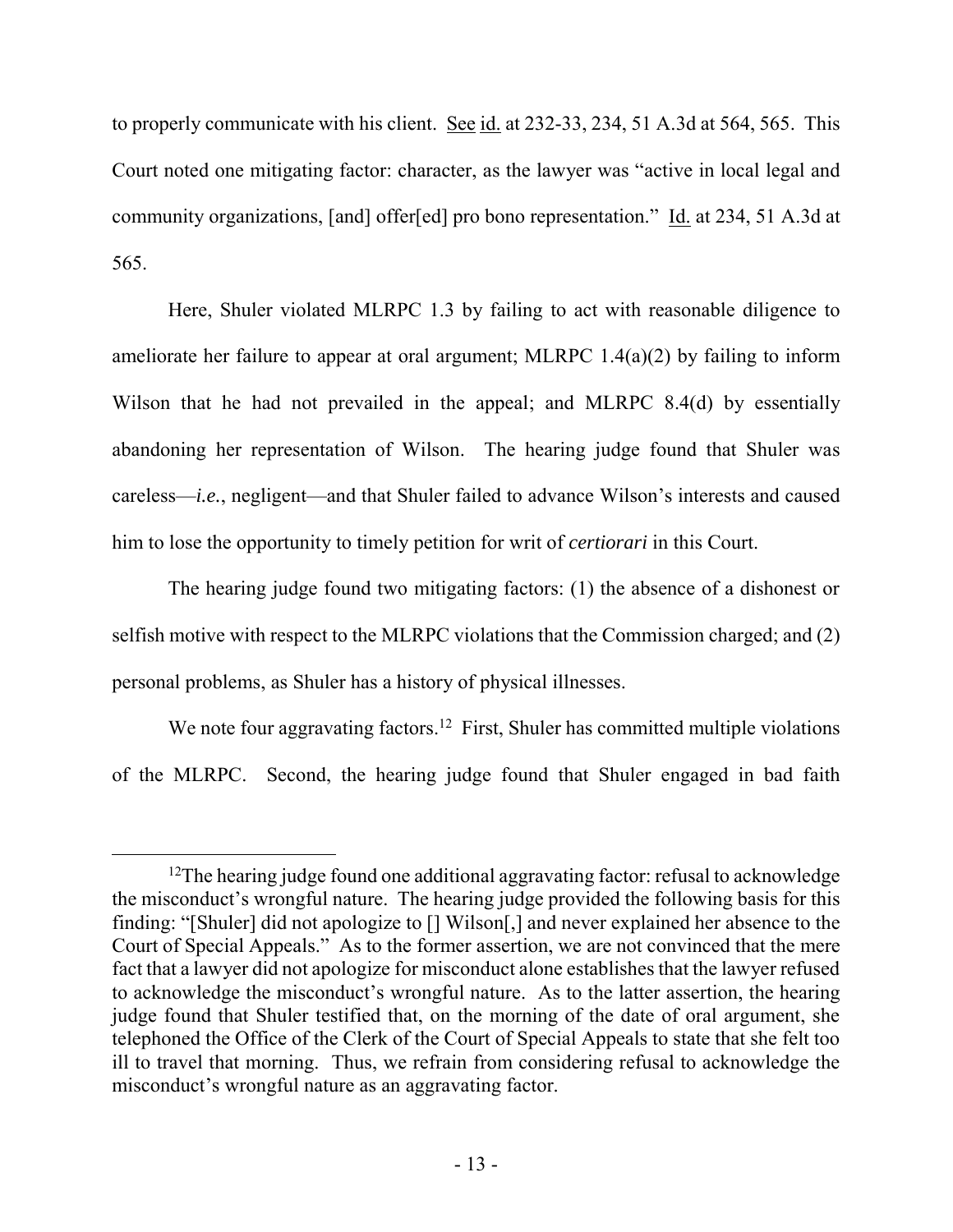obstruction of this attorney discipline proceeding by intentionally failing to comply with the hearing judge's orders to respond to the motion to compel and to provide discovery materials $13$ 

Third and fourth, the hearing judge found that Shuler has received prior attorney discipline and has demonstrated a pattern of misconduct. Bar Counsel of the District of Columbia informally admonished Shuler for, among other things, failing to appear at a court-ordered mediation and two hearings and appearing late and unprepared at a third hearing, within a case other than Wilson's, approximately between October 2012 and January 2013; at one of the hearings at which Shuler failed to appear, another lawyer appeared on Shuler's behalf and stated that Shuler was ill. Similarly, here, Shuler failed to appear at oral argument due to illness in February 2013 and failed to act with reasonable diligence to ameliorate her failure to appear at oral argument.

 We agree with the Commission that the appropriate sanction for Shuler's misconduct is a thirty-day suspension from the practice of law in Maryland, with a condition precedent to reinstatement that Shuler satisfactorily demonstrate, by the report of a health care professional (acceptable to the Commission and, ultimately, this Court) or other appropriate evidence, that she is mentally and physically competent to resume the practice of law. As the hearing judge found, Shuler has demonstrated a pattern of misconduct; Wilson's was the second case in which Shuler both failed to appear at a court

<sup>13</sup>Shuler's filing of a motion to dismiss in which she contended that she did not need to provide the discovery materials supports the hearing judge's finding that her failure to comply with the hearing judge's order to provide discovery materials was intentional.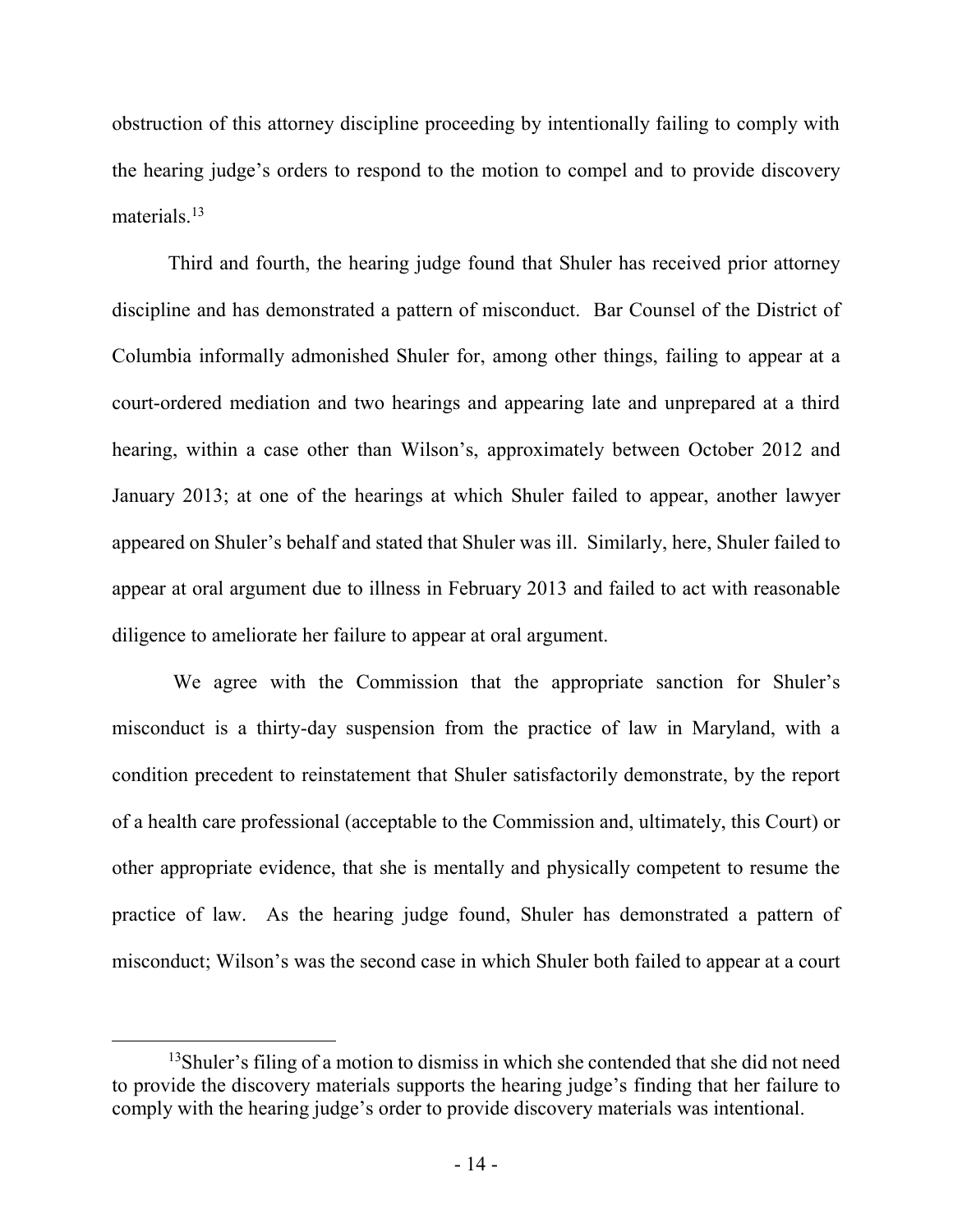date due to illness and failed to sufficiently ameliorate her failure to appear. Although occasionally missing court dates due to illness may be excusable, doing so repeatedly within a five-month period and without sufficient amelioration is not. Despite having been informally admonished by Bar Counsel of the District of Columbia, Shuler once again missed a court date and failed to ameliorate her failure to appear; thus, we must do more than slap Shuler on the wrist to protect the public and to impress upon Shuler the importance of remedying failures to appear and managing health issues so that they do not cause violations of the MLRPC. A reprimand would be particularly insufficient in light of the circumstance that Shuler has engaged in bad faith obstruction of this attorney discipline proceeding.

 That said, we agree with the Commission that Shuler's misconduct is similar to, but not as egregious as, that of the lawyer in Walker-Turner, 428 Md. 214, 51 A.3d 553. Like the lawyer in Walker-Turner, id. at 227, 234, 228, 51 A.3d at 561, 565, Shuler failed to appear for a court date and negligently failed to sufficiently ameliorate her failure to appear. Unlike the lawyer in Walker-Turner, id. at 227, 51 A.3d at 561, however, Shuler failed to sufficiently ameliorate her failure to appear at an oral argument, not a trial. Failing to appear at an oral argument can be detrimental to, but is not necessarily fatal to, a party's case in the Court of Special Appeals; by contrast, failing to appear at trial almost always results in an adverse judgment, and that is exactly what happened in Walker-Turner, id. at 228, 51 A.3d at 561. Thus, in Walker-Turner, id. at 234, 51 A.3d at 565, the lawyer's misconduct was not only fatal to his clients' case, but also detrimental to the creditworthiness of one of his clients. Additionally, in Walker-Turner, id. at 232-33, 51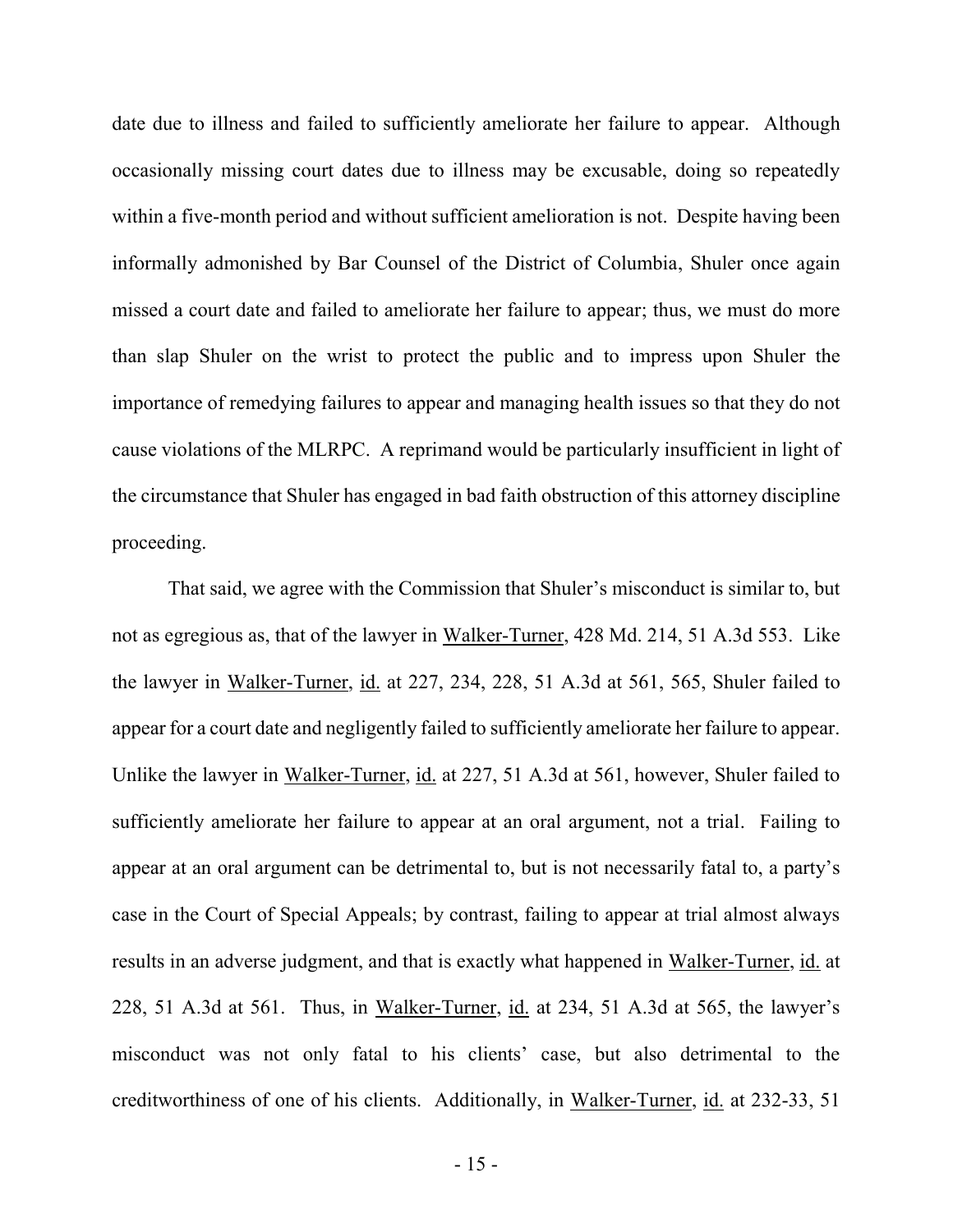A.3d at 564, this Court had already suspended the lawyer from the practice of law in Maryland for thirty days in a previous attorney discipline proceeding. Thus, Shuler's misconduct merits a lesser sanction than the sixty-day suspension that this Court imposed in Walker-Turner, id. at 235, 51 A.3d at 565.

In an "Opposition to the [Commission]'s Request for a Report from a Medical Doctor as a Condition of Re-Admission, Sanction and Request for Reimbursement," Shuler seemingly contends that this Court cannot condition reinstatement on evidence that Shuler is mentally and physically competent to resume the practice of law because the record does not indicate that she has been diagnosed with any mental or physical condition. To the extent that Shuler contends as much, she is mistaken. Nothing in Maryland Rule  $16-760(g)$ (Orders for Suspension or Inactive Status), Maryland Rule  $16-760(h)$  (Conditions),<sup>14</sup> or this Court's precedent indicates that this Court cannot condition reinstatement on evidence that a lawyer is mentally and physically competent to resume the practice of law unless the record indicates that the lawyer has been diagnosed with a mental or physical condition. Indeed, the record need not indicate as much, as, in requiring as a condition precedent to reinstatement evidence that a lawyer is mentally and physically competent to resume the practice of law, this Court is not determining that the lawyer has a mental or physical condition; to the contrary, this Court is simply seeking additional information in furtherance of this Court's goals to protect the public and the public's confidence in the legal profession.

<sup>14</sup>See *supra* note 1.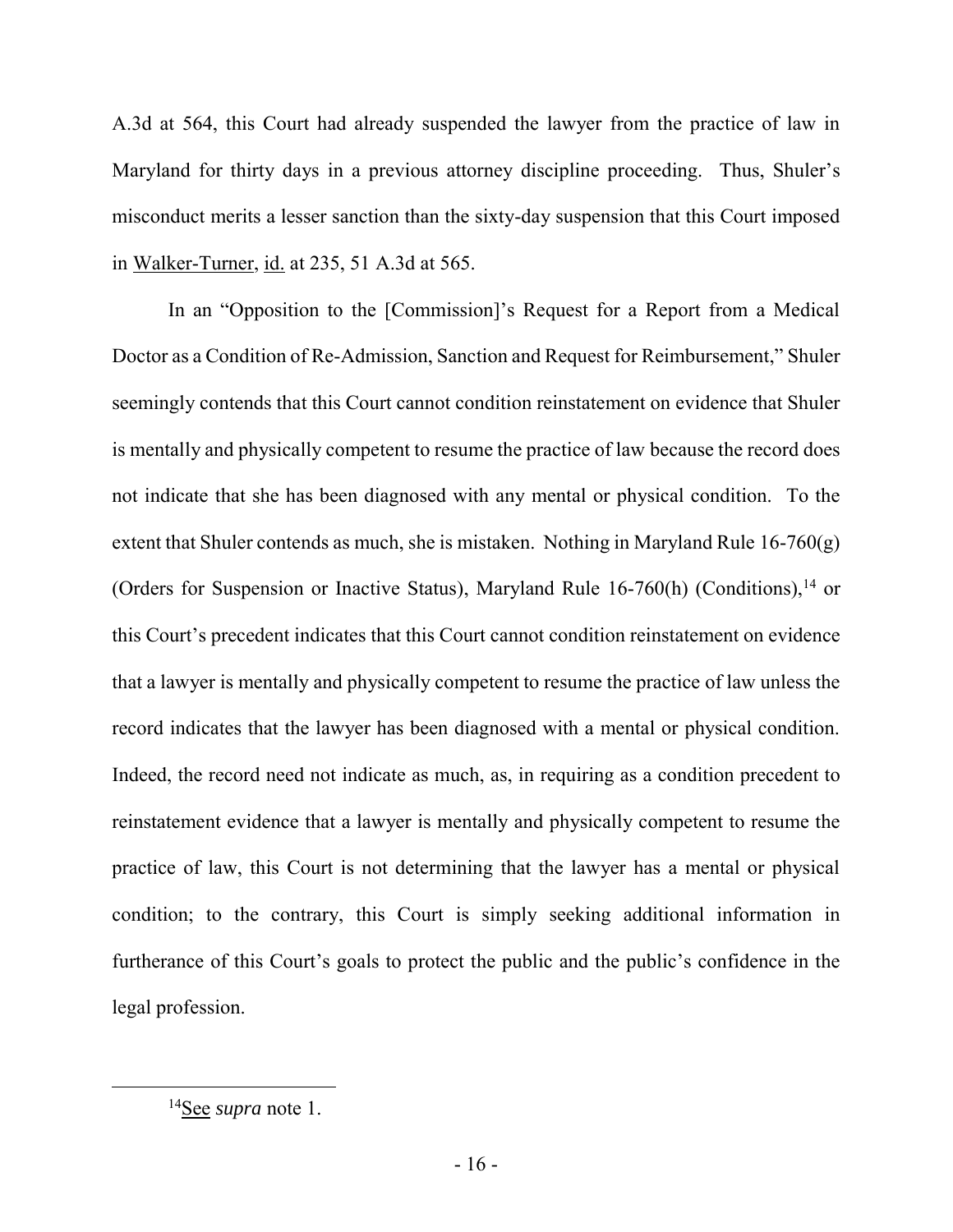Even if the record needed to provide a factual basis for this Court to condition reinstatement on evidence that a lawyer is mentally and physically competent to resume the practice of law, the instant record provides such a factual basis. Based on evidence that Shuler herself offered,<sup>15</sup> the hearing judge found that Shuler has a history of physical illnesses. As to Shuler's mental capacity, Shuler's filings include several concerning assertions; for example, in her exceptions, Shuler contends that this attorney discipline "proceeding is in violation of her first amendment right [sic] because the Commission and Court has [sic] infringed upon right [sic] to practice her religious beliefs by alleging that she have [sic] a personal or emotional problem and/or is unethical by refusing to talk by telephone in an association with a person she consider [sic] to be a disgusting human being for his disrespectful and ungrateful conduct therefore limiting her communications by email alone."<sup>16</sup>

Of course, in an attorney discipline proceeding, a respondent has the right to make any argument that he or she wishes before this Court, and this Court cannot conclude within

<sup>&</sup>lt;sup>15</sup>Specifically, Shuler testified that she has cardiomyopathy and that, on both the day before and the day of oral argument in Wilson's case, she was vomiting and experiencing diarrhea. Consistently, in her exceptions, Shuler asserts that, from December 2012 through February 2013, she was "continuously ill" and "had the flu, sinus infections[,] and [a] stomach virus."

 $16$ In her exceptions, Shuler also contends that: (1) this attorney discipline proceeding "is in violation of her first amendment right [sic] because the Commission and Court has [sic] attempted to extort an expression of a feeling of remorse for what occurred in Mr. Wilson's case when Mr. Wilson misconduct [sic] and lies resulted in his initial termination from employment"; and (2) this attorney discipline "proceeding is in violation of her civil rights by the continued claim that she is incompetent, in experience [sic], and could not do an appellate argument without having knowledge of her employment history, case history, appellate experience or received an evaluation of her skills and overlook the true facts of the case and use false facts to support preconceived bias of Ms. Shuler's capabilities."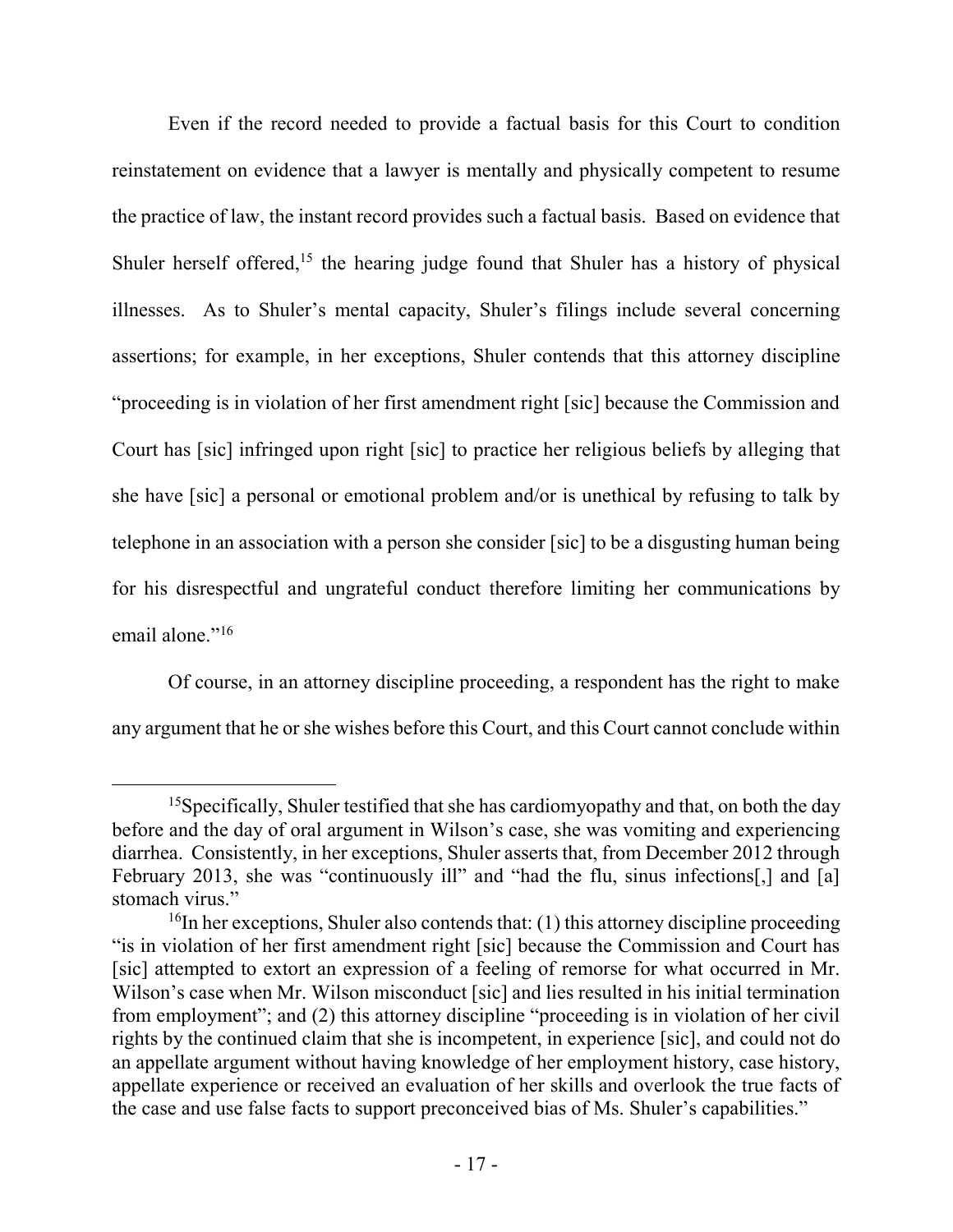the same attorney discipline proceeding that the respondent violated an MLRPC in making an argument before this Court. See Bar Ass'n of Balt. City v. Cockrell, 274 Md. 279, 287, 334 A.2d 85, 89 (1975) ("[W]e confine [the respondent]'s accountability for professional misconduct to the charges contained in the 'Petition for Discipline[.]'"). That said, where this Court has determined that a respondent violated an MLRPC based on facts that are mentioned in the petition for disciplinary or remedial action, this Court may, for purposes of determining an appropriate sanction, consider the respondent's actions during the attorney discipline proceeding. See, e.g., Marcalus, 442 Md. at 207-08, 112 A.3d at 381 (This Court listed as aggravating factors "bad faith obstruction of the attorney discipline proceeding" and "deceptive practices during the attorney discipline proceeding[.]" (Citation omitted)).

 For the above reasons, we suspend Shuler from the practice of law in Maryland for thirty days, with a condition precedent to reinstatement that Shuler satisfactorily demonstrate, by the report of a health care professional (acceptable to the Commission and, ultimately, this Court) or other appropriate evidence, that she is mentally and physically competent to resume the practice of law. The suspension will begin thirty days after the date on which this opinion is filed.

> **IT IS SO ORDERED; RESPONDENT SHALL PAY ALL COSTS AS TAXED BY THE CLERK OF THIS COURT, INCLUDING COSTS OF ALL TRANSCRIPTS, PURSUANT TO MARYLAND RULE 16-761(b), FOR WHICH SUM JUDGMENT IS ENTERED IN FAVOR OF THE ATTORNEY GRIEVANCE COMMISSION AGAINST MELODIE VENEE SHULER.**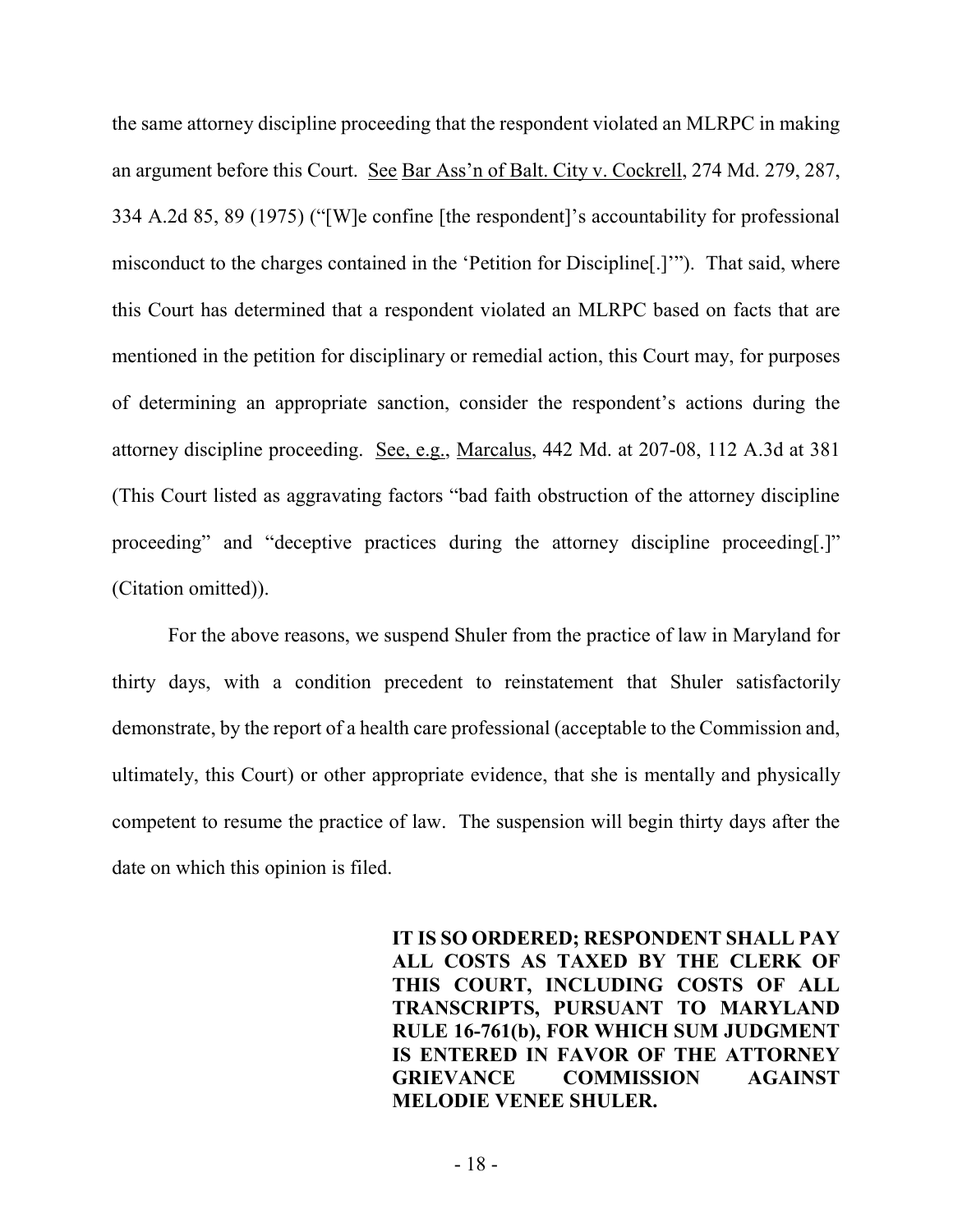# IN THE COURT OF APPEALS OF MARYLAND

Misc. Docket AG No. 14 September Term, 2014

# ATTORNEY GRIEVANCE COMMISSION OF MARYLAND

v.

MELODIE VENEE SHULER

Barbera, C.J. \*Harrell Battaglia Greene Adkins McDonald Watts,

JJ.

Dissenting Opinion by Battaglia, J.

Filed: June 30, 2015

\*Harrell, J., participated in the hearing of the case, in the conference in regard to its decision and in the adoption of the majority opinion but he retired from the Court prior to the filing of the opinion.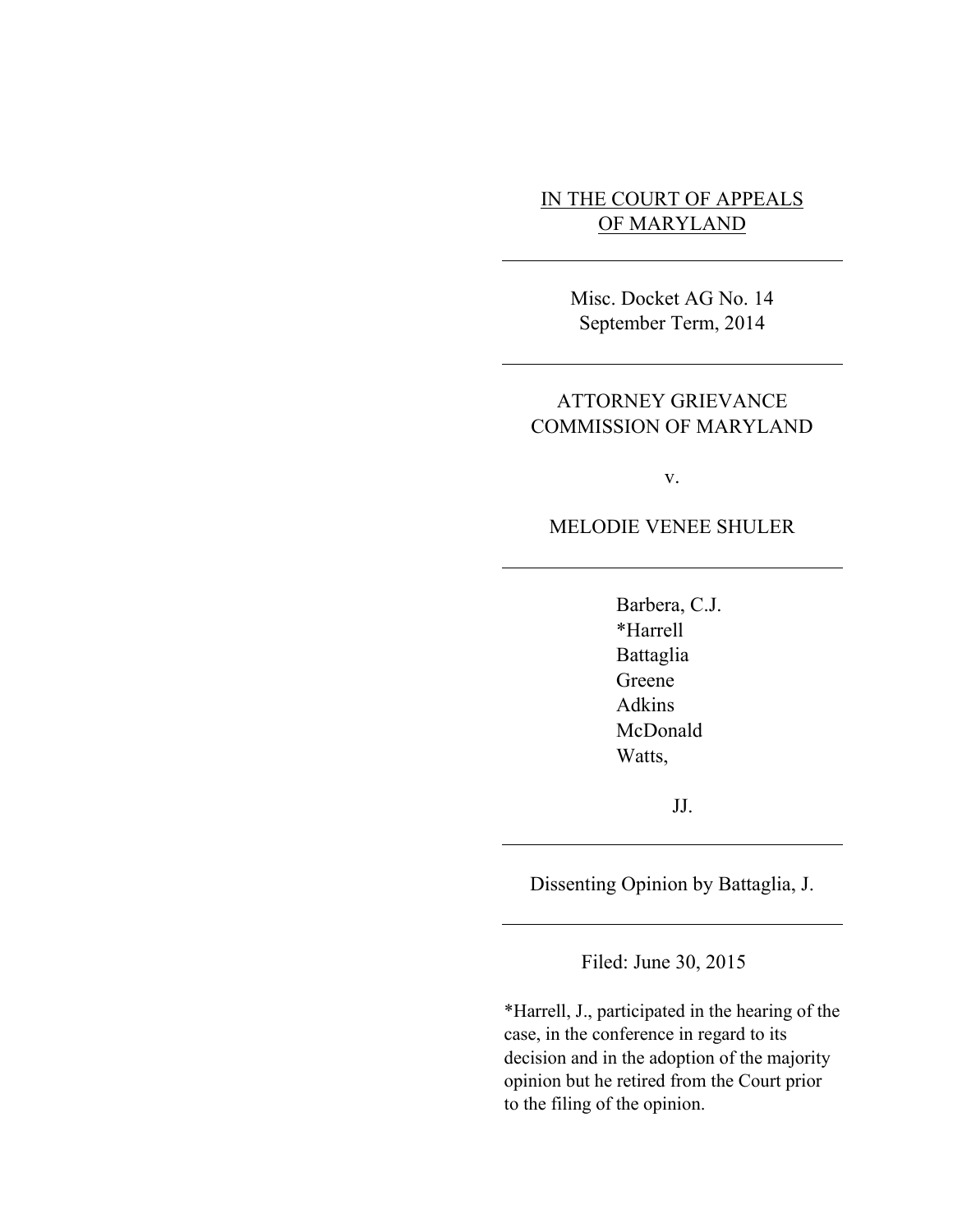I respectfully dissent from the thirty-day sanction imposed by the majority, because I believe that an indefinite suspension is the appropriate sanction.

Why I would impose a greater sanction relates to the hearing judge's finding that Shuler lacked remorse or, more cogently, that Shuler did not accept responsibility for her acts. The hearing judge found that, "[Shuler] did not apologize to Mr. Wilson and never explained her absence to the Court of Special Appeals." The hearing judge, additionally, exhorted that she had concerns regarding Shuler, because of "[Shuler's] refusal to admit or acknowledge any wrongdoing on her part and her lack of remorse for her behavior." Although the majority overrules Shuler's exception to the hearing judge's finding of lack of remorse, it kicks the finding to the side, stating, "we are not convinced that the mere fact that a lawyer did not apologize for misconduct alone establishes that the lawyer refused to acknowledge the misconduct's wrongful nature." Slip. Op. at 13 n.12. I would not do so.

Further, "for purposes of determining an appropriate sanction," we may "consider the respondent's actions during the attorney discipline proceeding." Slip Op. at 18. In that vein, Shuler continued to fail to acknowledge any wrongdoing on her part when, before us, she urged that she "has no problem of expressing remorse for something she actually had done wrong; but Mr. Wilson and the Commission presented false evidence". Shuler again failed to accept responsibility for her failure to appear in the Court of Special Appeals, not informing her client that he had been unsuccessful in his appeal and forsaking a petition for *certiorari* before us when she, during oral argument, continued to renounce the suggestion that she ought to have apologized to her client: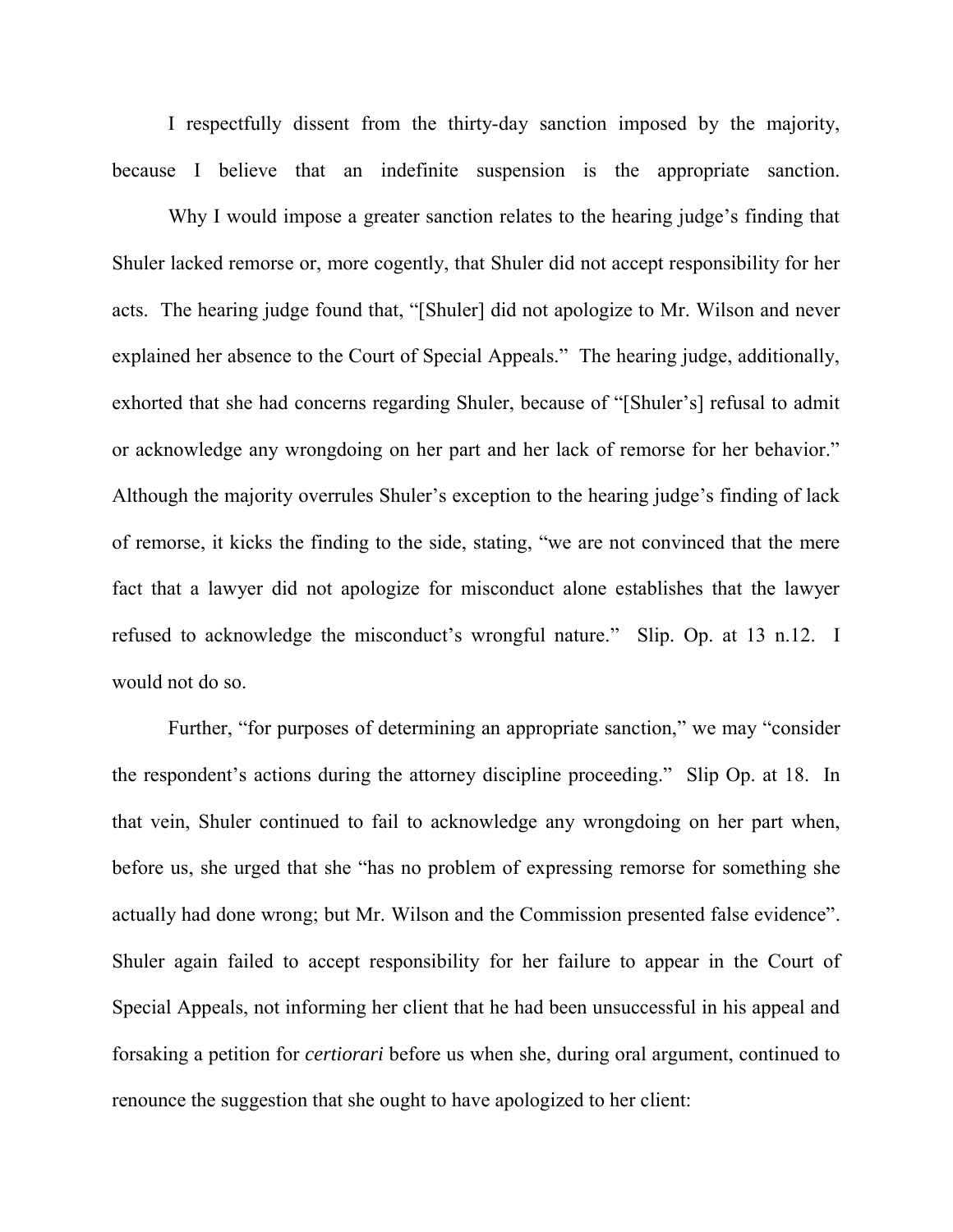[SHULER]: And to say that I should apologize to someone that's being so disrespectful towards me and who has committed a crime<sup>[1]</sup> towards me is really being unreasonable and anything that said in court is being unreasonable.

In rejecting the hearing judge's finding that Shuler lacked remorse, the majority relies on *Walker-Turner* for its conclusion that a thirty-day suspension is appropriate. The lesser sanction in *Walker-Turner*, however, was directly attributable to Walker-Turner's clear expression of remorse. We recognized, for example, "that Walker-Turner worked with [his client's judgment creditor] in an attempt to cure the consequences of the entry of the judgment", which was the heart of his transgression. *Id.* at 234, 51 A.3d at 565.

More appropriate to our analysis are *Attorney Grievance v. Kovacic*, 389 Md. 233, 884 A.2d 673 (2005), and *Attorney Grievance v. Lee*, 393 Md. 546, 903 A.2d 895 (2006), in which indefinite suspensions were ordered. In *Kovacic*, the attorney violated MLRPC 1.3, 1.4 and 8.1(b) (failure to respond to Bar Counsel), by failing to communicate with her client in a divorce proceeding and failing to respond timely to Bar Counsel's inquiries. We imposed an indefinite suspension, recognizing as a significant aggravating factor that there was no finding of remorse, which left nothing to allay "the likelihood of a repetition of the conduct." *Kovacic*, 389 Md. at 240, 884 A.2d at 677; *cf. Attorney Grievance v. McClain*, 373 Md. 196, 212, 817 A.2d 218, 228 (2003) ("[A]n attorney's voluntary termination of the charged misconduct, when accompanied by an appreciation

<sup>&</sup>lt;sup>1</sup> The "crime" to which Shuler refers is her client's filing of the instant action.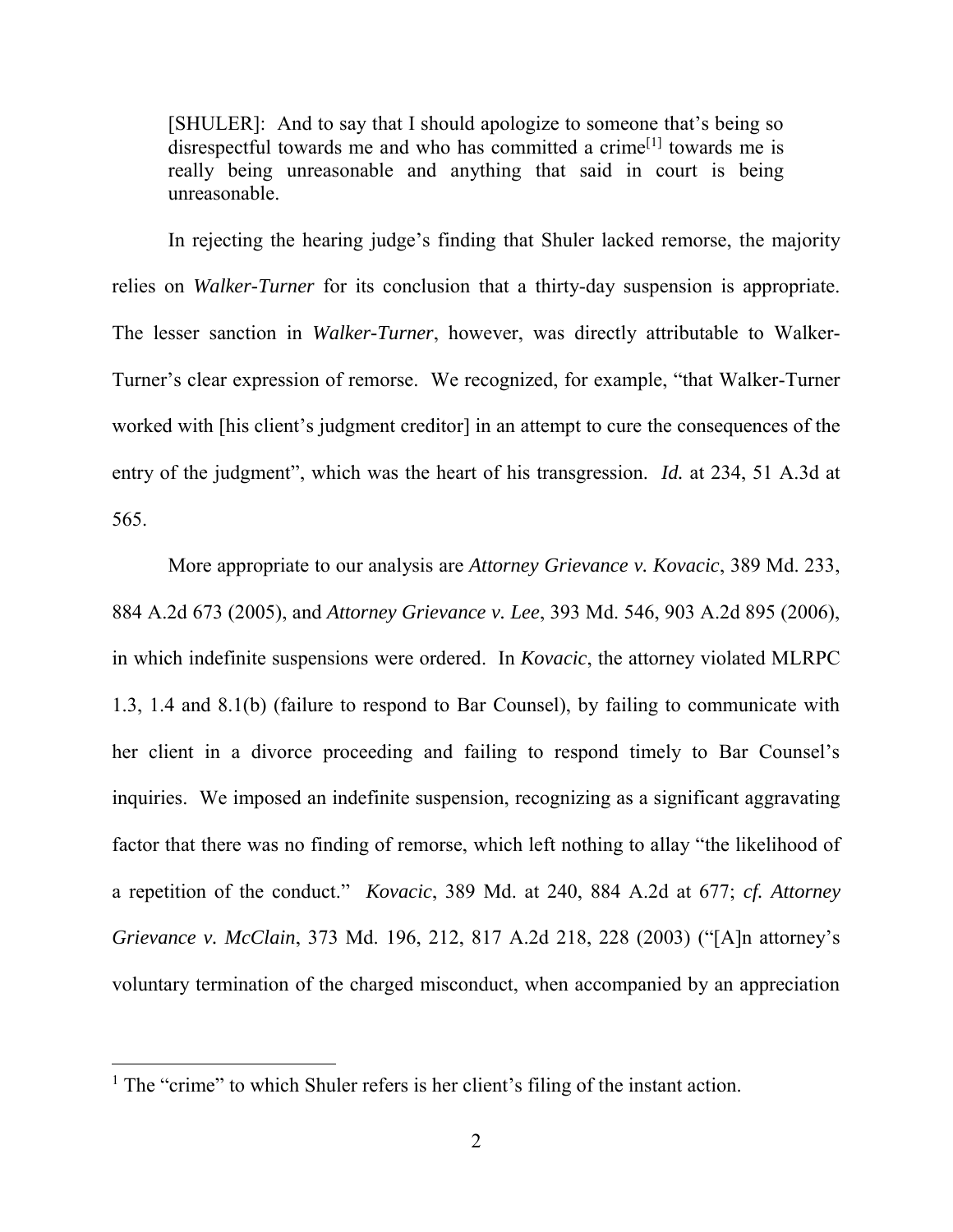of the serious impropriety of that past conduct and remorse for it, may be evidence that the attorney will not again engage in such misconduct.").

In *Lee*, the attorney violated MLRPC 1.3, 1.4, 1.16 (Terminating Representation), 3.2 (Expediting Litigation), 8.1(b) and 8.4(d), by failing to respond to requests by the client's Bankruptcy Trustee as well as Bar Counsel. We noted that Lee had not "demonstrated remorse" and that subsequent remedial acts were not "motivated by true remorse," rather they were "an attempt to procure a withdrawal of the complaint." *Lee*, 393 Md. at 567, 903 A.2d at 908. Reflecting upon *Kovacic*, in *Lee*, we, accordingly, imposed an indefinite suspension. Similarly, Shuler's demeanor does nothing to assuage the concern that she will repeat her misconduct.

The fact also that Bar Counsel recommended a thirty-day suspension, with a condition precedent to readmission, also is of no benefit to the Respondent herein, because we may exceed Bar Counsel's recommendation and "order any lawful sanction [we] deem[] appropriate in a given case." *Attorney Grievance v. Duvall*, 373 Md. 482, 493, 819 A.2d 343, 349 (2003) ("Rule 16-759(c)[, which provides the sanctions that we may order,] and the nature of the Court's jurisdiction in attorney discipline matters, gives the Court the authority to order any lawful sanction it deems appropriate in a given case."); *see also Attorney Grievance v. Katz*, 429 Md. 308, 317, 55 A.3d 909, 914 (2012) ("This Court . . . has the long-established duty to impose discipline that is consistent with our attorney disciplinary jurisprudence by assessing, independently, the propriety of the sanction imposed by a sister jurisdiction, as well as the sanction recommended by Bar Counsel."). It is important to note that Bar Counsel's recommendation was made before